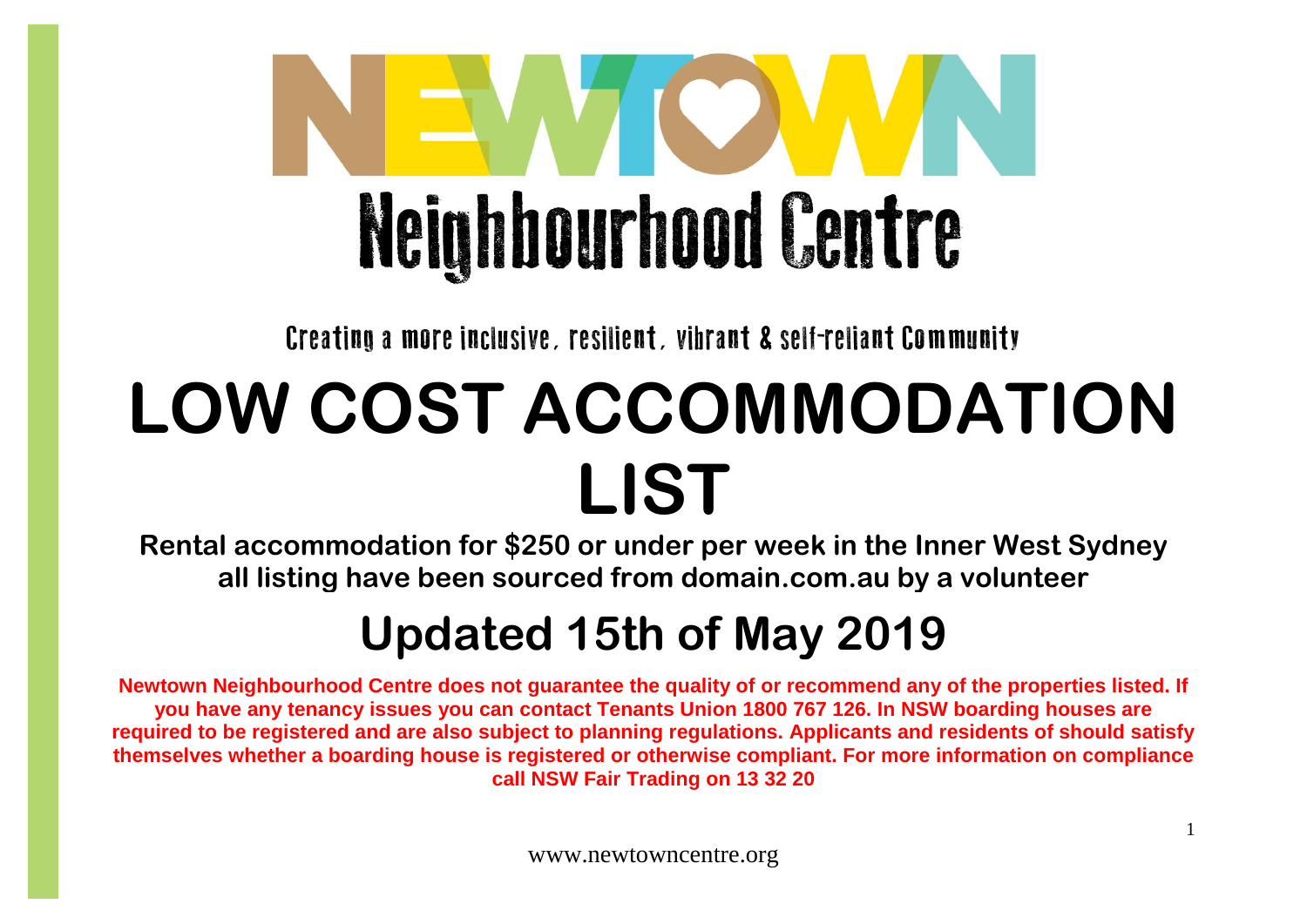| \$210pw &<br><b>180pw</b><br>(Bond \$420 &<br>\$360)<br>(2 Rooms<br><b>Available</b> ) | <b>ASHFIELD</b><br>3 & 7 /37<br><b>Liverpool Road</b>       | <b>INSPECTION TIMES ( ROOM NO. 7):</b><br><b>WEDNESDAY 15TH MAY 2019 @ 11:15AM-</b><br>11:30AM "OR" BY APPOINTMENT !!!<br><b>INSPECTION TIMES( ROOM NO. 3):</b><br>TUESDAY'S @11:30AM-11:45AM !!!<br>"Part" furnished room to rent in a boarding house. Easy<br>walking distance to Ashfield and Summer Hill shops and<br>stations. Share bathroom & kitchen facilities.<br><b>Require: 2 Weeks Bond and 2 Weeks rent !!!</b><br>Room 7:\$180pw !!!<br>Property type: House. | <b>Raine &amp; Horne</b><br><b>Burwood</b><br>Call: 02 9745 1955     |
|----------------------------------------------------------------------------------------|-------------------------------------------------------------|------------------------------------------------------------------------------------------------------------------------------------------------------------------------------------------------------------------------------------------------------------------------------------------------------------------------------------------------------------------------------------------------------------------------------------------------------------------------------|----------------------------------------------------------------------|
| \$210pw<br>(Bond \$420)                                                                | <b>ASHFIELD</b><br><b>Room 4/22</b><br><b>Norton Street</b> | <b>INSPECTION TIMES: TUESDAY'S @ 11:30AM -</b><br>11:45AM !!!<br>"Part" furnished room to rent in a boarding house. Easy<br>walking distance to Ashfield and Summer Hill shops and<br>stations. Share bathroom & kitchen facilities.<br>Require: 2 Week Bond and 2 Weeks rent !!!                                                                                                                                                                                            | <b>Raine &amp; Horne</b><br><b>Summer Hill</b><br>Call: 02 9799 6044 |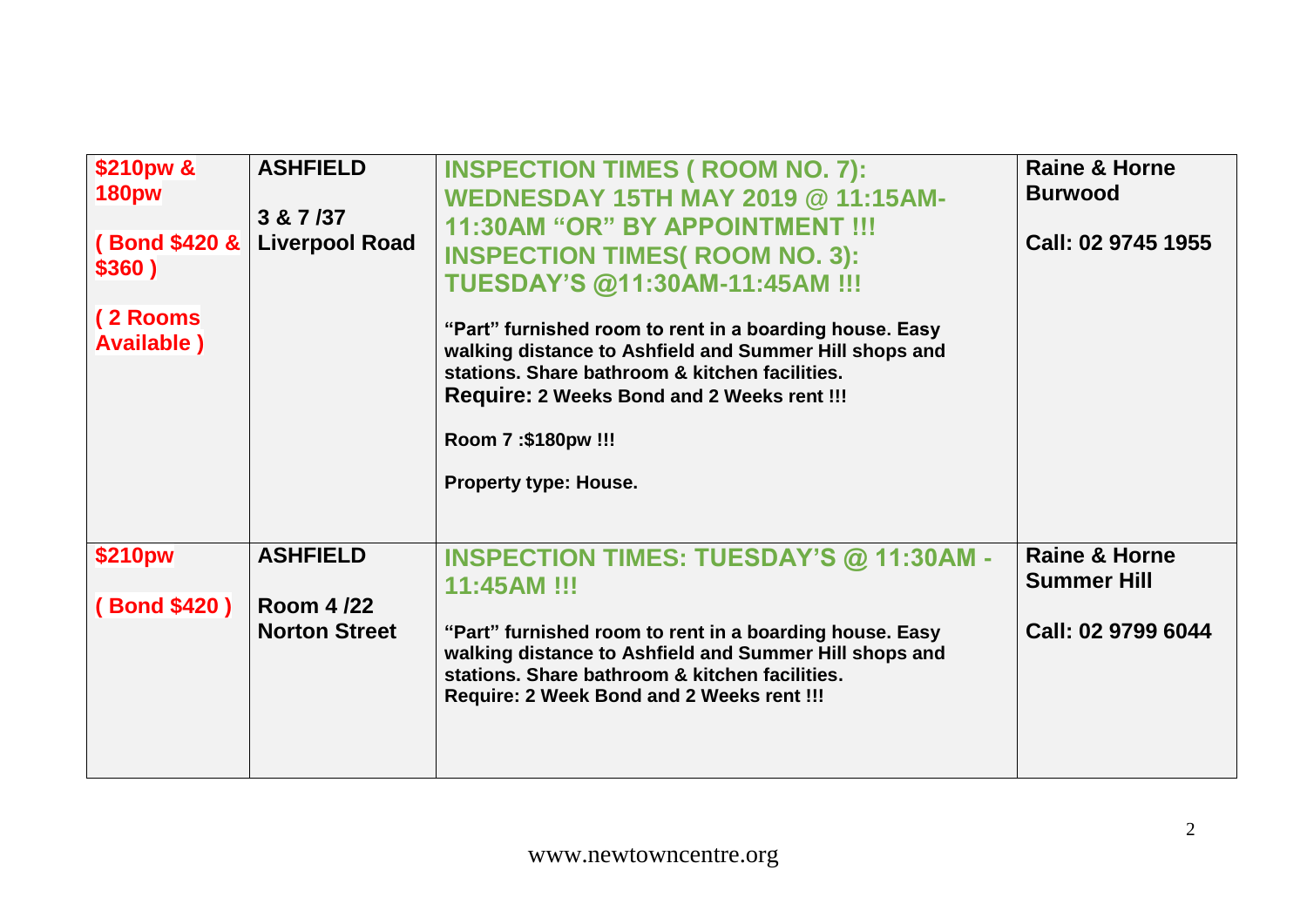| \$200pw<br>(Bond \$800) | <b>ASHFIELD</b><br>Room 3 /22<br><b>Norton Street</b> | 2 "Furnished" Boarding Rooms !!!<br><b>INSPECTION TIMES: THURSDAY 16TH MAY</b><br>2019 @ 11:30AM-11:45AM !!!<br>\$200.00 per week.<br>One bedroom boarding room available.<br>Furnished.<br>Shared kitchen, bathroom, laundry.<br><b>Property type: Studio.</b>         | <b>Raine &amp; Horne</b><br><b>Summer Hill</b><br>Call: 02 9799 6044 |
|-------------------------|-------------------------------------------------------|-------------------------------------------------------------------------------------------------------------------------------------------------------------------------------------------------------------------------------------------------------------------------|----------------------------------------------------------------------|
| \$180pw                 | <b>ASHFIELD</b>                                       | "Renovated" Boarding Rooms For Rent !!!                                                                                                                                                                                                                                 | <b>Brough &amp; Taylor</b><br><b>Ashfield</b>                        |
| (Bond \$360)            | <b>Room 8/13</b><br><b>Joseph Street</b>              | Situated in a fully renovated boarding house. Boasting 3 "near<br>new" bathrooms, 4 toilets, blinds on all windows and polished<br>timber floorboards.<br>Room come with bed & mattress, bedside table, wardrobe and<br>a bar fridge.<br>"No" extra fees or charges !!! | Call: 02 8753 2302                                                   |
|                         |                                                       | <b>Highlights:</b>                                                                                                                                                                                                                                                      |                                                                      |
|                         |                                                       | 3 "near new" bathrooms.<br>4 toilets.<br>Large shared kitchen.<br>Polished timber floorboards.<br>Shared bathroom and laundry (Including washing                                                                                                                        |                                                                      |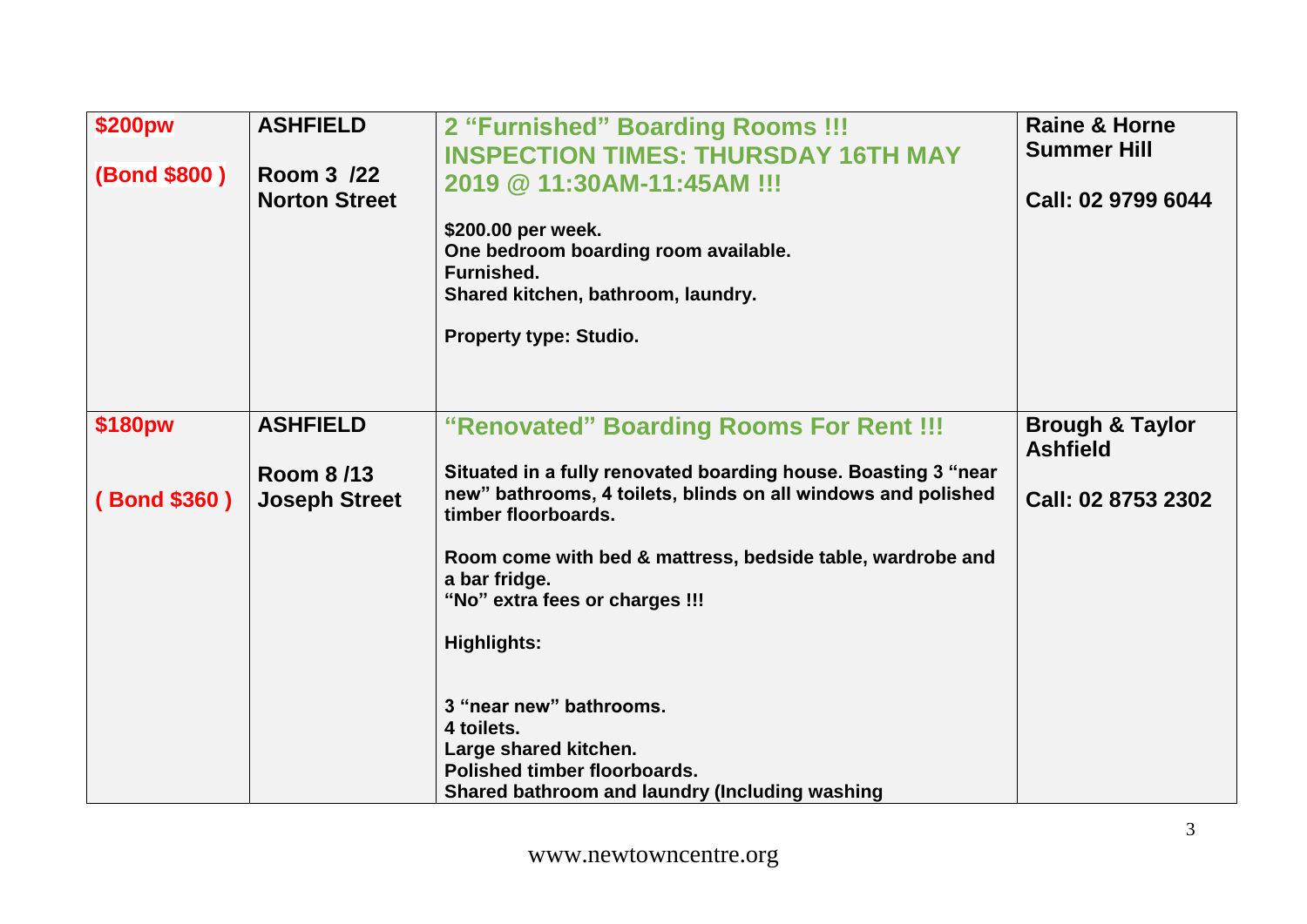|                                |                                           | machine/dryer).<br>"Short" Walk to Ashfield train station and bus stops.<br>Please register for inspections using the 'Book Inspection' or<br>'Contact Agent' buttons to be notified of any inspection<br>changes.<br>Property type: Apartment / Unit / Flat.                                                                                                                                                                                                                                                                                                                                                                    |                                              |
|--------------------------------|-------------------------------------------|----------------------------------------------------------------------------------------------------------------------------------------------------------------------------------------------------------------------------------------------------------------------------------------------------------------------------------------------------------------------------------------------------------------------------------------------------------------------------------------------------------------------------------------------------------------------------------------------------------------------------------|----------------------------------------------|
| \$250pw                        | <b>BALMAIN</b>                            | <b>Conveniently located studio apartment !!!</b>                                                                                                                                                                                                                                                                                                                                                                                                                                                                                                                                                                                 | <b>Cobden &amp; Hayson</b><br><b>Balmain</b> |
| (2 Rooms<br><b>Available</b> ) | 48 & 21 / 21 - 23<br><b>Palmer Street</b> | Located only a short stroll away from Darling Street, this<br>modern and tidy studio apartment boasts a bright and sunny<br>room. Situated in a secure building, moments to popular cafes,<br>boutique shopping and express city transport.<br>"Single" occupancy "only" !!!<br>Freshly painted throughout.<br>Built-in wardrobe.<br>Updated kitchenette & bathroom.<br><b>Security building.</b><br>Shared coin-operated laundry.<br>Parking available on a "first in" "first served" basis !!!<br>Photos & floorplan are indicative only, inspection is required !!!<br>Unit 48 available !!!<br><b>Property type: Studio.</b> | Call: 02 9556 8130                           |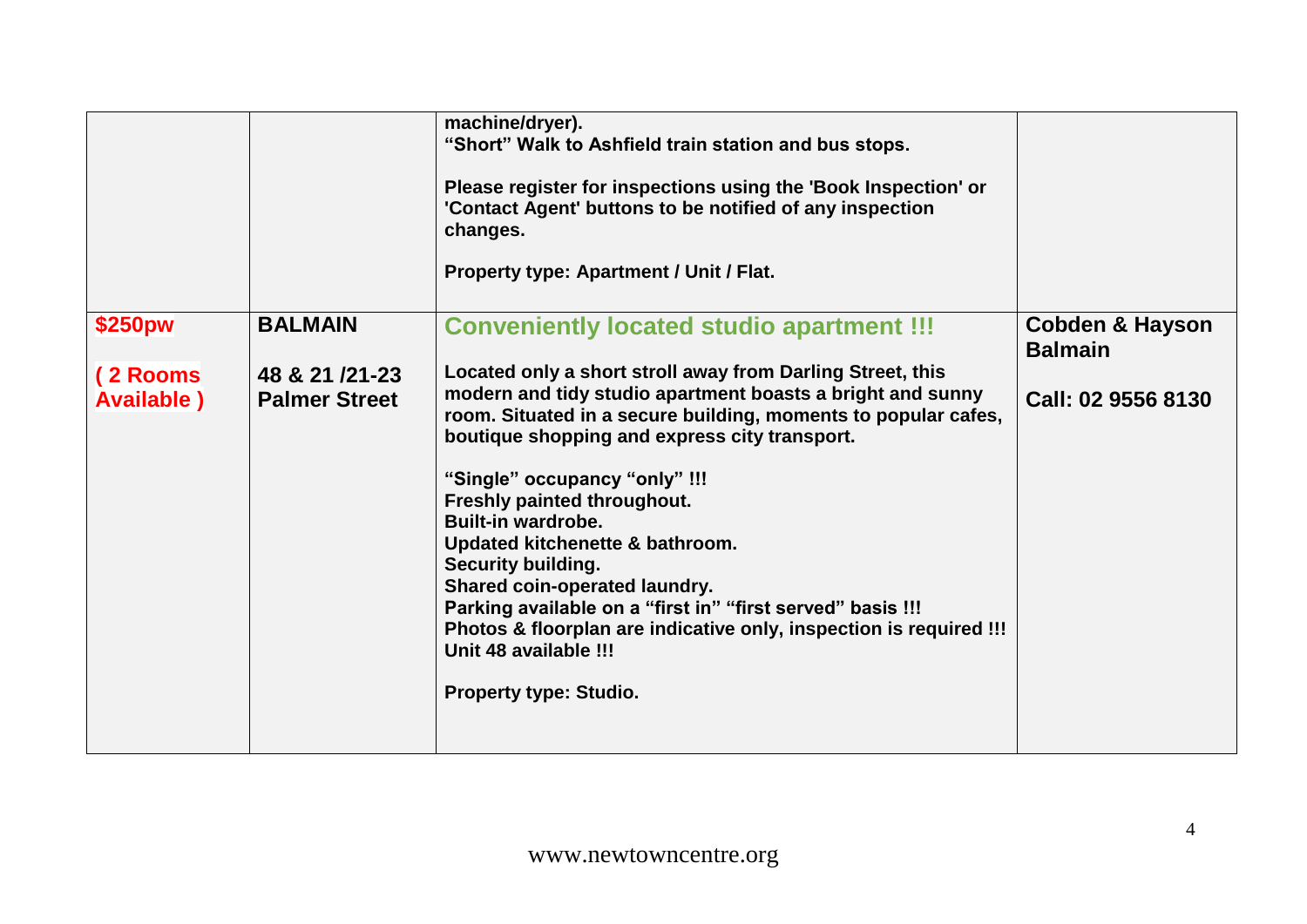| <b>\$240pw</b>                   | <b>BELMORE</b>                            | <b>Studio Apartments (75 Lakemba St Belmore)</b>                                                                                                                                                                                                        | <b>Sikder Real Estate</b><br>Lakemba           |
|----------------------------------|-------------------------------------------|---------------------------------------------------------------------------------------------------------------------------------------------------------------------------------------------------------------------------------------------------------|------------------------------------------------|
| (Bond \$960)                     | 9E /75 Lakemba<br><b>Street</b>           | <b>Studio Apartments in Lakemba St Belmore.</b><br>"Fully" furnished.<br>"Nice" and "tidy" unit.<br>walking distance to all ameneties.<br><b>Property type: Studio.</b>                                                                                 | Call: 02 8540 3075                             |
| \$229pw                          | <b>BIRCHGROVE</b>                         | 3 Studios in a Boarding House - INSPECTION<br><b>TIMES: SATURDAY 18TH MAY 2019 @</b>                                                                                                                                                                    | <b>Raine &amp; Horne</b><br><b>Strathfield</b> |
| (Bond \$916)                     | <b>Units 2, 3 &amp; 8</b><br>$/171 - 175$ | 12:00PM-12:15PM !!!                                                                                                                                                                                                                                     | Call: 02 9764 4777                             |
| (3 Studios<br><b>Available</b> ) | <b>Rowntree Street</b>                    | Updated studio apartments in sought after location, just<br>walking distance to Darling Street Balmain and neighbouring<br>water front parks and foreshore.                                                                                             |                                                |
|                                  |                                           | <b>Features include:</b>                                                                                                                                                                                                                                |                                                |
|                                  |                                           | - Modern internal shower & toilet.<br>- Updated kitchenette ("no" cooking facilities in studios itself<br>!!!).<br>- Fully tiled throughout.<br>- 2 New shared kitchens.<br>- Shared laundry.<br>- "unallocated" parking spots.<br>- Security building. |                                                |
|                                  |                                           | <b>Property type: Studio.</b>                                                                                                                                                                                                                           |                                                |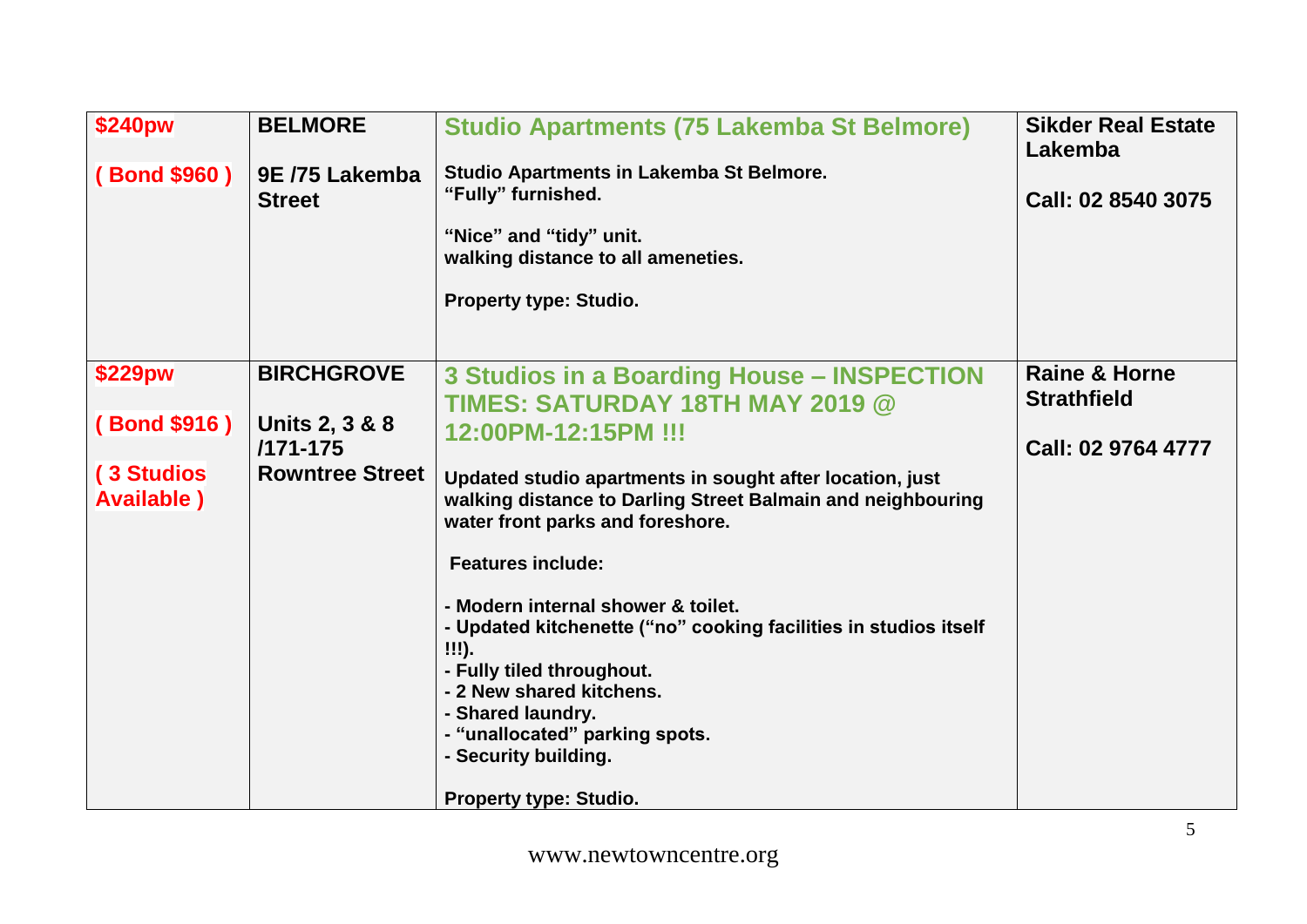| <b>BURWOOD</b>                 | <b>Inspection by appointment !!!</b>                                                                                                                                                                                                                                                                                                                                        | <b>Raine &amp; Horne</b><br><b>Burwood</b>           |
|--------------------------------|-----------------------------------------------------------------------------------------------------------------------------------------------------------------------------------------------------------------------------------------------------------------------------------------------------------------------------------------------------------------------------|------------------------------------------------------|
| 12/6 Clarence<br><b>Street</b> | "Partly" furnished Freshly painted one bedroom<br>studio(with"own" kitchenette) in a very "clean" and "tidy"<br>boarding house, shared kitchen, bathroom & laundry facilities.<br>Room includes bed, fridge, cupboard, desk & ENSUITE !!!<br>Close to local Burwood Station, local buses and shops.<br>Tenant to pay their own electricity: \$10 per month !!!<br>$\bullet$ | Call: 02 9745 1955                                   |
|                                |                                                                                                                                                                                                                                                                                                                                                                             |                                                      |
| <b>BURWOOD</b>                 | "Partly" Furnished, "Freshly" painted one bedroom studio to<br>let in a boarding house with "own" kitchenette and shared                                                                                                                                                                                                                                                    | <b>Raine &amp; Horne</b><br><b>Burwood</b>           |
| <b>Street</b>                  | Tenant "must" pay "own" electricity !!!                                                                                                                                                                                                                                                                                                                                     | Call: 02 9745 1955                                   |
|                                | Require: 2 weeks rent / 2 weeks bond !!!                                                                                                                                                                                                                                                                                                                                    |                                                      |
|                                | <b>Property type: Studio.</b>                                                                                                                                                                                                                                                                                                                                               |                                                      |
|                                | 10/12 Wyalong                                                                                                                                                                                                                                                                                                                                                               | <b>Property type: House.</b><br>bathroom facilities. |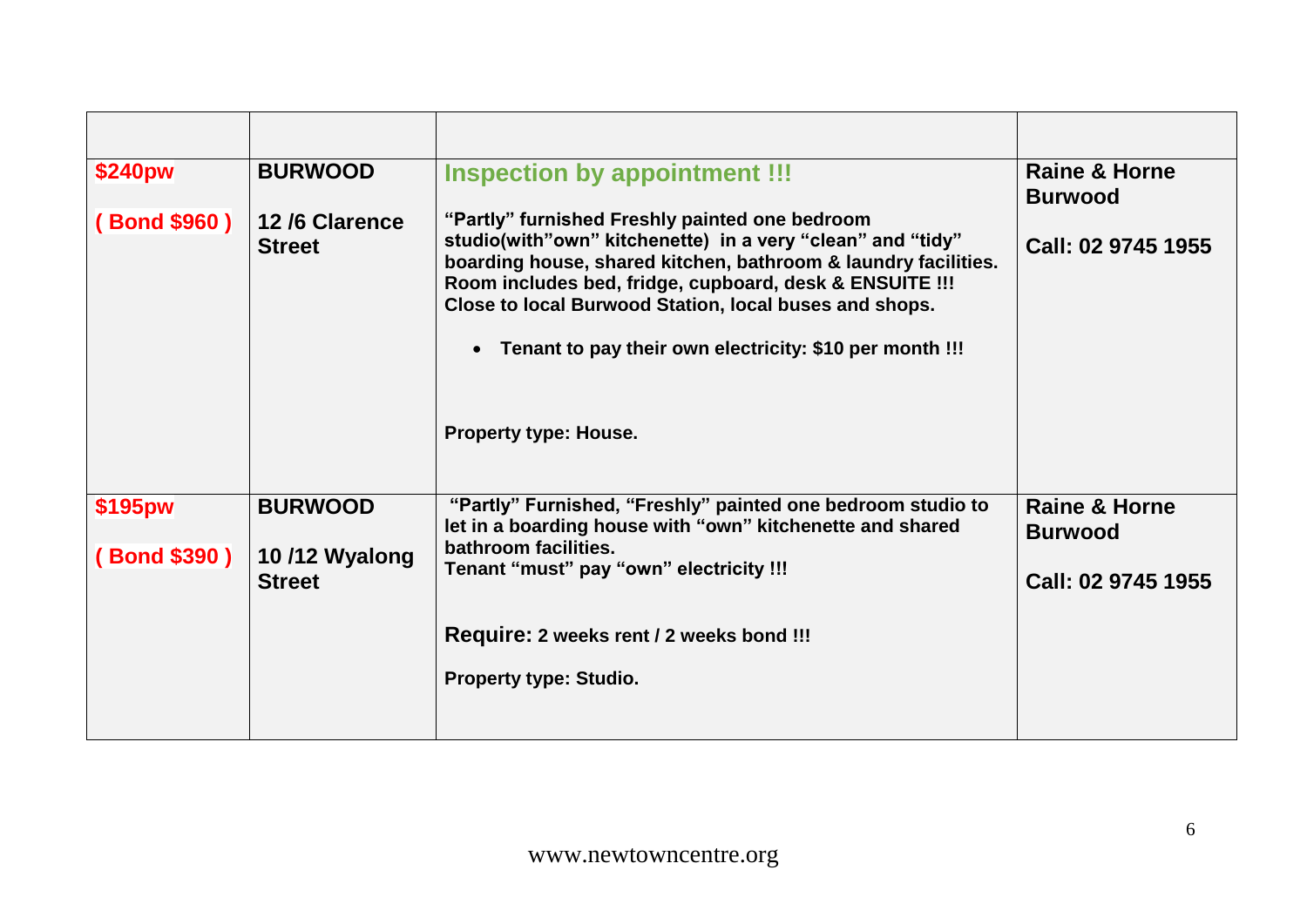| \$150pw      | <b>BURWOOD</b>                               | <b>Bedsitter !!!</b>                                                                                                                                                                                                                                                                                                                                                                                                                               | <b>Richardson &amp;</b><br><b>Wrench Stathfield</b>                     |
|--------------|----------------------------------------------|----------------------------------------------------------------------------------------------------------------------------------------------------------------------------------------------------------------------------------------------------------------------------------------------------------------------------------------------------------------------------------------------------------------------------------------------------|-------------------------------------------------------------------------|
| (Bond \$600) | 3/16 Waimea<br><b>Street</b>                 | "Spacious" bedsitter located within walking distance to<br>Burwood train station, local Burwood Westfield's and most of<br>the local Cafes & restaurants.                                                                                                                                                                                                                                                                                          | Call: 02 9745 2733                                                      |
| From \$200pw | <b>BURWOOD</b><br>33 Angelo<br><b>Street</b> | "Cheap" Accommodation !!!<br><b>INSPECTION TIMES: WEDNESDAY 15TH MAY</b><br>2019 @ 2:15PM-2:30PM !!! "AND ALSO"<br><b>THURSDAY 16TH MAY 2019 @ 2:15PM-2:30PM</b><br>w                                                                                                                                                                                                                                                                              | <b>Strathfield Partners</b><br><b>Strathfield</b><br>Call: 02 9763 2277 |
|              |                                              | Nestled within a peaceful, tree-lined street are these rooms for<br>lease, ideally placed within easy access to local amenities,<br>shops, public transport and Westfield's Burwood.<br>Contact Budi for inspection on: 0401 649 264 !!!                                                                                                                                                                                                           |                                                                         |
|              |                                              | Disclaimer:<br>We have in preparing this document, used our best endeavours<br>to ensure that all the information contained in this document is<br>true and accurate, but accept no responsibility and disclaim all<br>liability in respect of any errors, omissions, inaccuracies or<br>misstatements contained in this document. Prospective<br>tenants should make their own enquiries to verify the<br>information contained in this document. |                                                                         |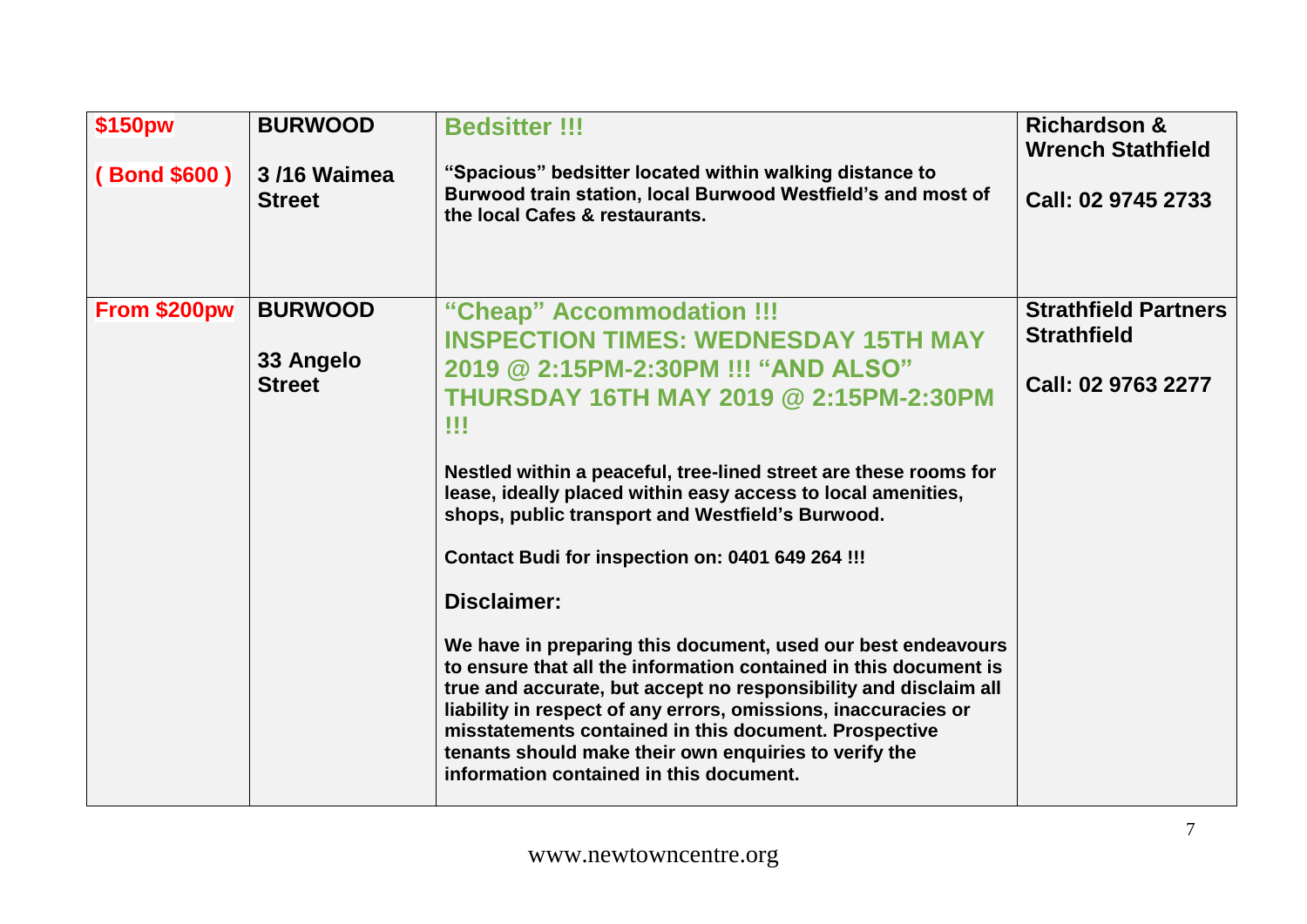|                                                                                   |                                                          | <b>Property type: Studio.</b>                                                                                                                                                                                                                                                                                                                                                                                                                             |                                                                                      |
|-----------------------------------------------------------------------------------|----------------------------------------------------------|-----------------------------------------------------------------------------------------------------------------------------------------------------------------------------------------------------------------------------------------------------------------------------------------------------------------------------------------------------------------------------------------------------------------------------------------------------------|--------------------------------------------------------------------------------------|
| \$200pw                                                                           | <b>CAMPSIE</b><br>9/40 Campsie<br><b>Street</b>          | "One" Room Accommodation !!!<br>"SINGLE" ACCOMMODATION "ONLY" !!!<br>2 rooms available in a boarding house, clean & tidy, just a short<br>walk to station and shops. Top floor, room includes King single<br>bed, bar fridge, table/chair & built-in wardrobe and also<br>balcony.<br>Shared bathroom, kitchen and laundry facilities !!!<br>Rent "includes" electricity & water !!!<br>"single" accommodation "only" !!!<br><b>Property type: House.</b> | <b>Robert R Andrew</b><br><b>Real Estate</b><br><b>Campsie</b><br>Call: 02 9787 4222 |
| \$160pw &<br>\$180pw<br>(Bond \$640 &<br>\$720)<br>(3 Rooms<br><b>Available</b> ) | <b>CROYDON</b><br>8,12 & 19 /29<br><b>Liverpool Road</b> | <b>OPPORTUNITY NOT TO BE MISSED !!!</b><br><b>Property Features:</b><br>Self-contained room in boarding house.<br>Perfectly situated only minutes from local shops & transport.<br>"Neat" bathroom & kitchen area.<br><b>Property type: Studio.</b>                                                                                                                                                                                                       | <b>Zoom Real Estate</b><br><b>Burwood</b><br>Call: 02 9715 1188<br>"or" 0433 760 030 |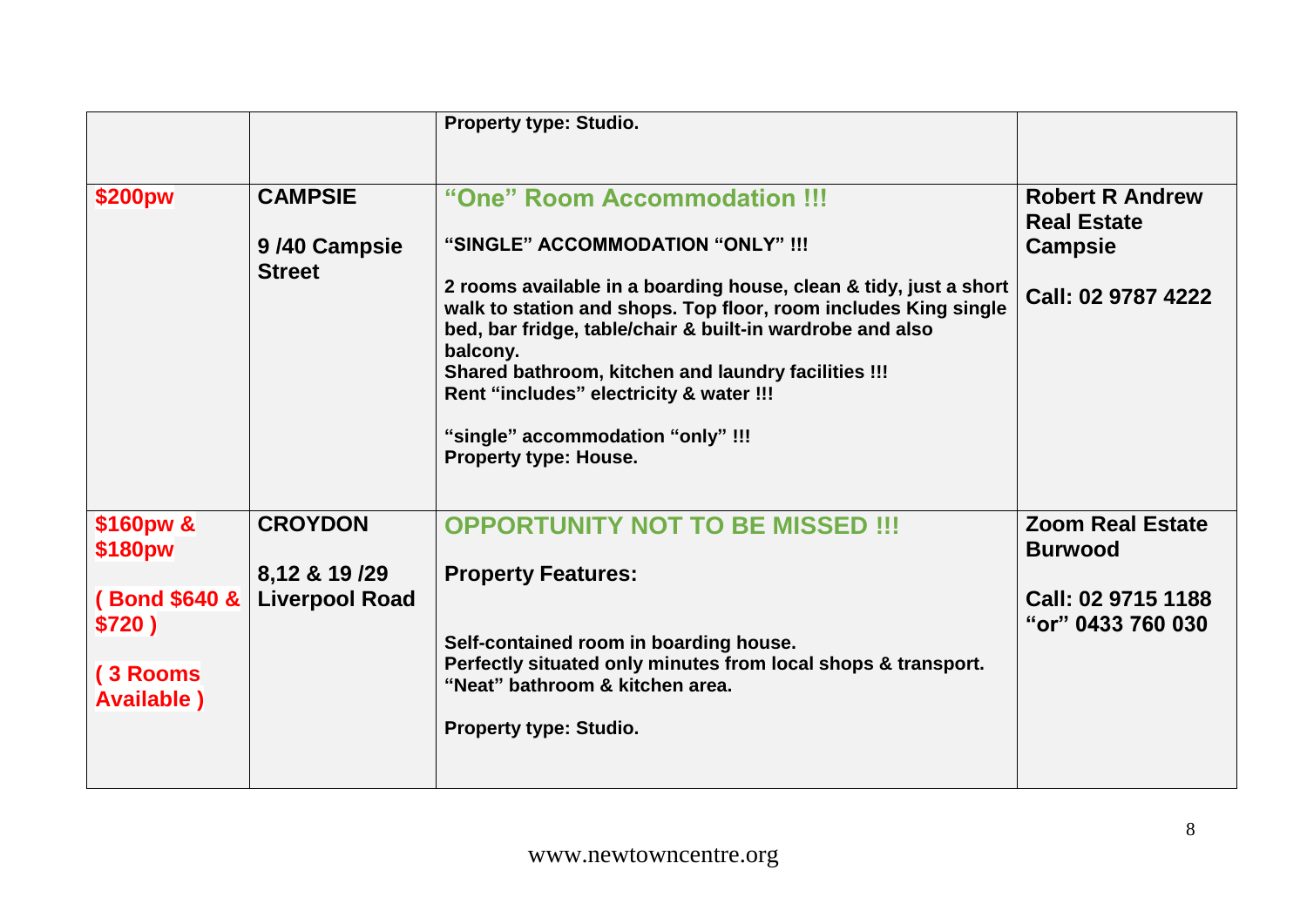| \$180pw              | <b>CROYDON</b>                     | <b>Room For Lease !!!</b><br>"Shared" Accommodation !!!                                                                                                                                                                                                                                                                                                                                                         | <b>Rich &amp; Oliva</b><br>Croydon Park & |
|----------------------|------------------------------------|-----------------------------------------------------------------------------------------------------------------------------------------------------------------------------------------------------------------------------------------------------------------------------------------------------------------------------------------------------------------------------------------------------------------|-------------------------------------------|
| (Bond \$720)         | 2/127 Edwin<br><b>Street North</b> | <b>INSPECTION TIMES: THURSDAY NIGHT 16TH</b>                                                                                                                                                                                                                                                                                                                                                                    | <b>Burwood</b>                            |
|                      |                                    | <b>MAY 2019 !!! "PLEASE RING" TO</b><br><b>REGISTER"OR" CONTACT AGENT !!!</b>                                                                                                                                                                                                                                                                                                                                   | Call: 02 9716 6222<br>"or" 02 9715 2366   |
|                      |                                    | This well maintained room for lease is ideally located within<br>400m walking distance to Croydon Station, schools, parks and<br>transport.                                                                                                                                                                                                                                                                     |                                           |
|                      |                                    | <b>Featuring:</b><br>1 bedroom, king single bed.<br>Air-conditioning.<br>Shared updated kitchen with gas cooking.<br>Separate male & female toilets and showers.<br>Coin-operated laundry with washer and dryer.<br>"Spacious" rear yard.<br>Internet included !!!<br>"All" bills are included !!! Walking distance to Croydon Station,<br>schools, shops, parks and transport.<br><b>Property type: House.</b> |                                           |
| \$250pw              | <b>DULWICH HILL</b>                | <b>Updated, Spacious, "Quality" Studio</b>                                                                                                                                                                                                                                                                                                                                                                      | <b>Richardson &amp;</b>                   |
| <b>(Bond \$1000)</b> | 16/395-399 New                     | <b>Apartments !!!</b>                                                                                                                                                                                                                                                                                                                                                                                           | <b>Wrench</b><br><b>Marrickville</b>      |
|                      | Canterbury                         | Updated, spacious, quality Studio apartments located on the                                                                                                                                                                                                                                                                                                                                                     |                                           |
|                      | <b>Road</b>                        | city-fringe suburb of Dulwich Hill, ideal for those seeking a<br>modern lifestyle with convenience !!!                                                                                                                                                                                                                                                                                                          | Call: 02 9518 1655                        |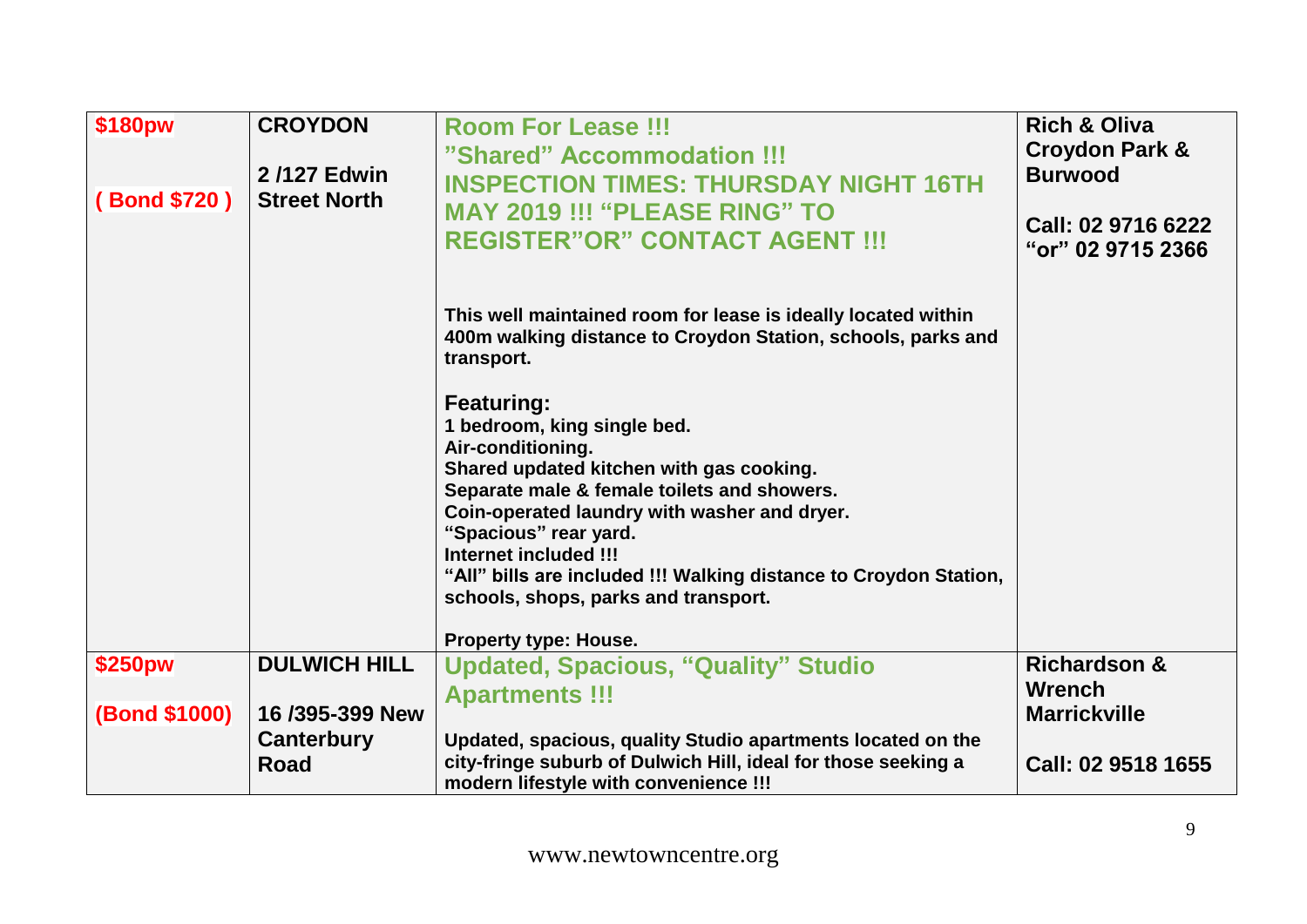|                         |                                   | Dulwich Hill's vibrant restaurant and café precinct is on your<br>doorstep, with those of Petersham, Newtown, Enmore,<br>Leichhardt, and the CBD only short Uber/Taxi rides away, and<br>easy accessibility to the Light rail and regular buses. There<br>isn't really any more you could ask for !!!<br><b>Highlights:</b>                                                                                       |                                              |
|-------------------------|-----------------------------------|-------------------------------------------------------------------------------------------------------------------------------------------------------------------------------------------------------------------------------------------------------------------------------------------------------------------------------------------------------------------------------------------------------------------|----------------------------------------------|
|                         |                                   | Floating timber floorboards throughout.<br>Laminate kitchen with stone Bench-tops.<br><b>Fridge and Microwave included !!!</b><br>Common laundry with washer and dryer.<br>Updated bathrooms with floor to ceiling tiles and shower.<br>Terrace balcony off one unit with "city" views !!!<br><b>Vertical blinds.</b><br>Freshly painted.<br><b>Security building.</b><br>Property type: Apartment / Unit / Flat. |                                              |
| \$195pw<br>(Bond \$390) | <b>DULWICH HILL</b><br>55 Windsor | <b>Great private bedroom in Windsor Road !!!</b><br>Private medium sized bedroom in a share house.                                                                                                                                                                                                                                                                                                                | <b>Raine &amp; Horne</b><br><b>Petersham</b> |
|                         | <b>Road</b>                       | "Fully" Furnished Bedroom.<br><b>Fully equipped kitchen.</b><br>Freshly painted.<br>Located on a quiet street just a Short wall to the Waratah mills<br><b>Light Rail.</b>                                                                                                                                                                                                                                        | Call: 02 9568 5111<br>"or" 0405 338 822      |
|                         |                                   |                                                                                                                                                                                                                                                                                                                                                                                                                   |                                              |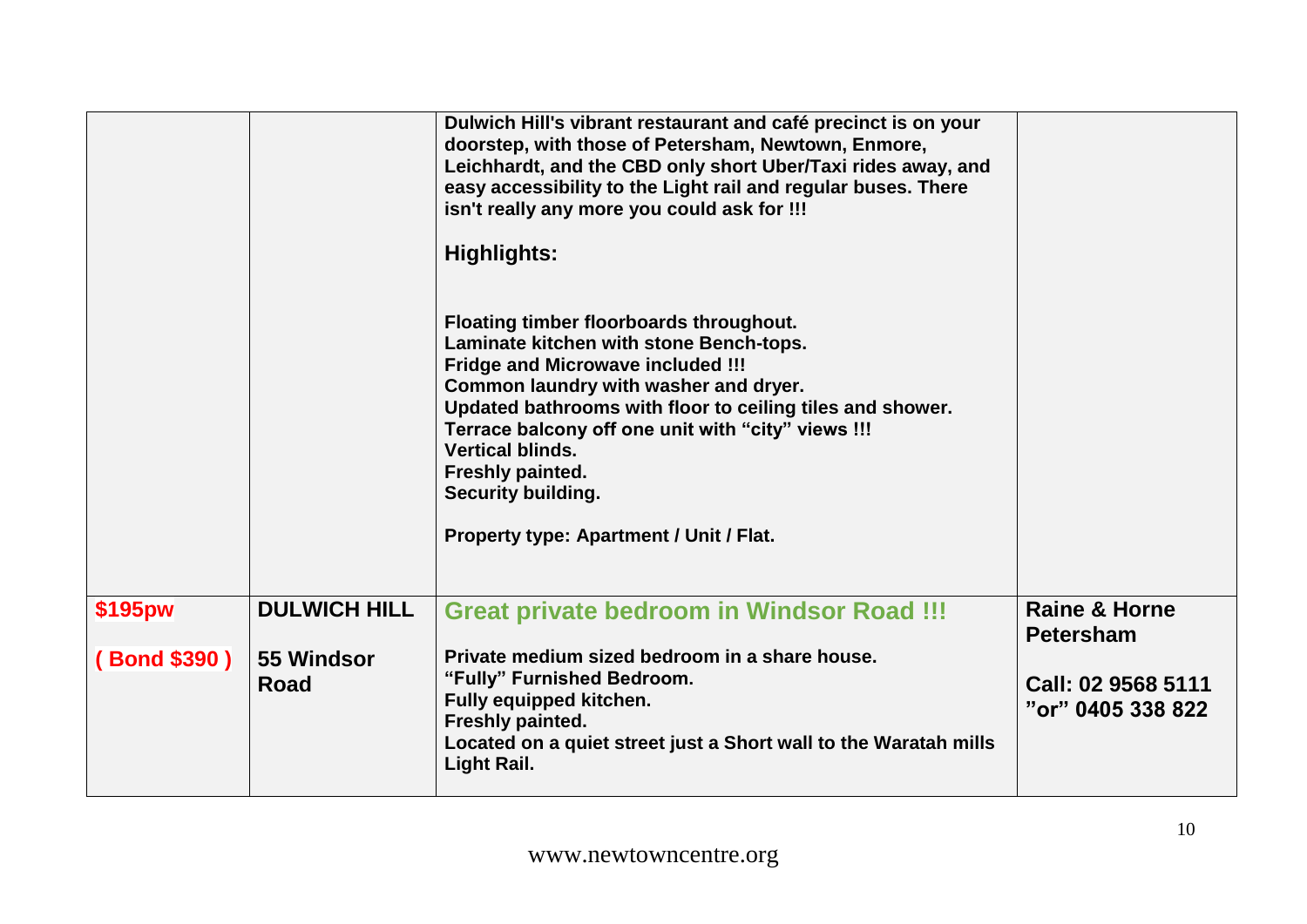|                                 |                                                      | Inspect:<br>o by appointment or at scheduled times !!!<br>Call Alan Barrera on: 0405 338 822 "or" 02 9568 5111 !!!<br>alan@rhpetersham.com.au<br>Raine&Horne   Petersham<br><b>Property type: House.</b>                                                                                                                                                                                                                                                                    |                                                                                       |
|---------------------------------|------------------------------------------------------|-----------------------------------------------------------------------------------------------------------------------------------------------------------------------------------------------------------------------------------------------------------------------------------------------------------------------------------------------------------------------------------------------------------------------------------------------------------------------------|---------------------------------------------------------------------------------------|
| \$250pw<br><b>(Bond \$1000)</b> | <b>DULWICH HILL</b><br><b>17/194 Wardell</b><br>Road | "Private" and Convenient !!!<br>Private 1 bedroom studio available for "one" person "only",<br>located in a private "female convent" and next to a catholic<br>school, furnished(including bed, free standing wardrobe, desk<br>and personal bathroom), share kitchen, share lounge area,<br>common yard for all to use. "NO" visitors allowed !!!<br>CAN BE VIEWED MONDAY TO FRIDAY AND IS AVAILABLE TO<br>"FEMALES" "ONLY" !!!<br>Property type: Apartment / Unit / Flat. | <b>First National</b><br><b>Iskandar</b><br><b>Marrickville</b><br>Call: 02 9569 3699 |
| From \$240pw                    | <b>ENMORE</b>                                        | "MODERN" BOARDING HOUSE                                                                                                                                                                                                                                                                                                                                                                                                                                                     | <b>Raine &amp; Horne</b><br><b>Petersham</b>                                          |
| (Bond \$960)                    | 5-7 Liberty<br><b>Street</b>                         | <b>ACCOMMODATION !!!</b><br>Freshly renovated these well maintained terraces come<br>furnished and are only moments away from major features,<br>such as Enmore and King St shops and cafes, Sydney Uni and<br>the Iconic Enmore Theatre, they are located at 5 & 7 Liberty<br><b>Street Enmore.</b><br>Enjoy these properties cosmopolitan Inner West location                                                                                                             | Call: 02 9568 5111                                                                    |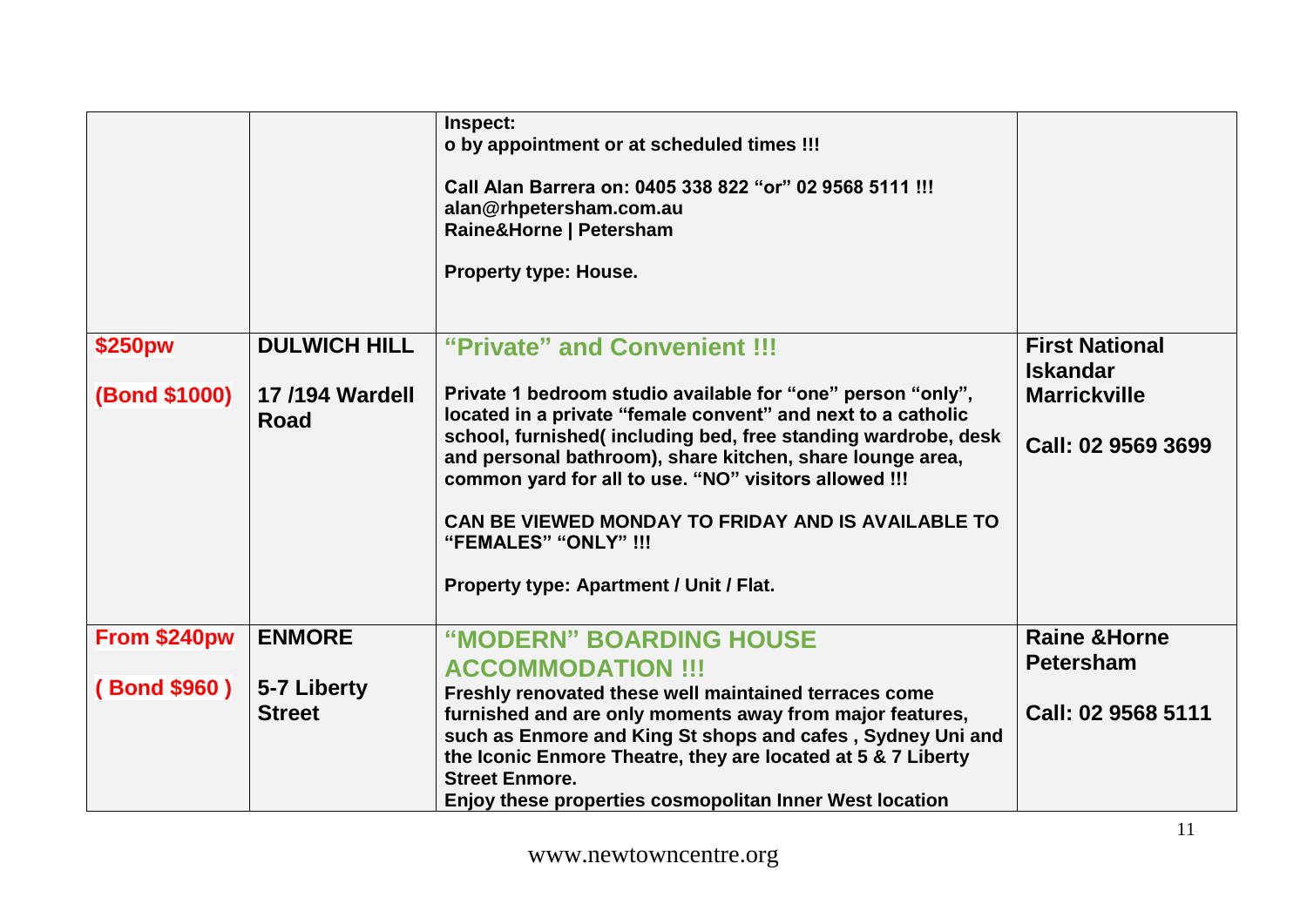|              |                   | without breaking the bank as all the bills are "inclusive" of the<br>rental price !!!<br>Inspect:<br>By "appointment" or scheduled times !!!<br>Contact Pedro de Matos on: 0404 888 667 !!!<br>9568 5111   rh.com.au/petersham<br><b>Features:</b><br><b>Close to Schools.</b><br><b>Close to Shops.</b><br><b>Close to Transport.</b><br><b>Property type: House.</b> |                                                       |
|--------------|-------------------|------------------------------------------------------------------------------------------------------------------------------------------------------------------------------------------------------------------------------------------------------------------------------------------------------------------------------------------------------------------------|-------------------------------------------------------|
| From \$250pw | <b>ENMORE</b>     | <b>Traversgray "New" Rental Listing !!!</b>                                                                                                                                                                                                                                                                                                                            | <b>Traversgray Real</b><br><b>Estate Erskineville</b> |
|              | <b>199 Enmore</b> | A selection of "various" rooms available !!!                                                                                                                                                                                                                                                                                                                           |                                                       |
|              | Road              | "Conveniently" located on Enmore Road, above the well known                                                                                                                                                                                                                                                                                                            | Call: 02 9550 2188                                    |
|              |                   | <b>Sly Fox Hotel !!!</b>                                                                                                                                                                                                                                                                                                                                               |                                                       |
|              |                   | <b>Features are as follows:</b>                                                                                                                                                                                                                                                                                                                                        |                                                       |
|              |                   | * Large rooms available and all are well maintained and in good<br>order.                                                                                                                                                                                                                                                                                              |                                                       |
|              |                   | * High ornate ceilings.                                                                                                                                                                                                                                                                                                                                                |                                                       |
|              |                   | * Timber floorboards.<br>* Shared kitchen and bathroom facilities.                                                                                                                                                                                                                                                                                                     |                                                       |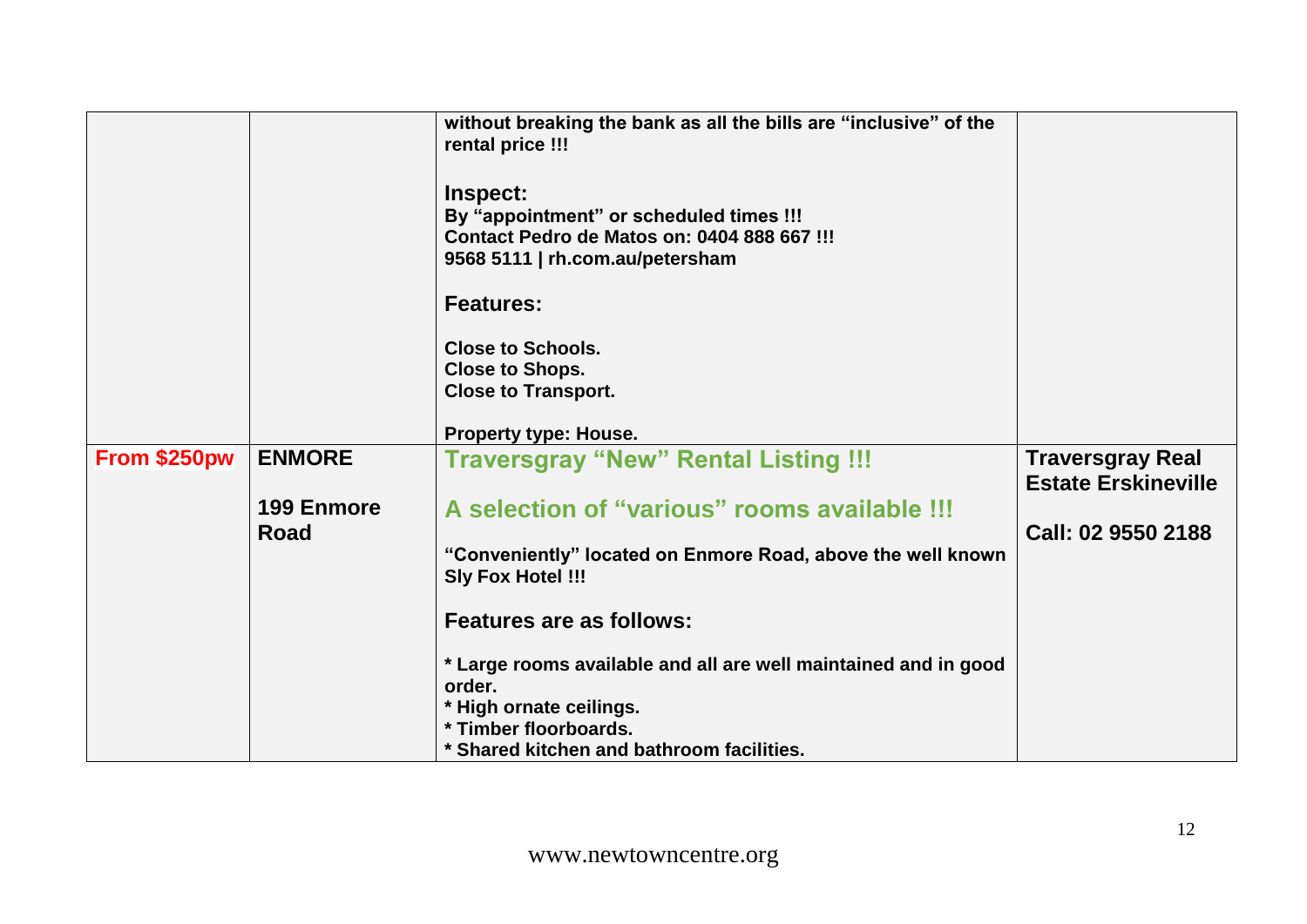|              |                | * Laundromat conveniently located directly across the road.<br>* Electricity "included" !!!<br><b>AVAILABLE NOW !!!</b><br><b>Property Manager: Con Paradisis.</b><br>Lease: "Minimum" 3 months !!!<br>Bond: 2 weeks rent !!!<br><b>Available NOW !!!</b><br>Viewings: By advertised inspection or appointment, please<br>email<br>Application http://traversgray.com.au/rental-application<br><b>Property type: Studio.</b> |                                                  |
|--------------|----------------|------------------------------------------------------------------------------------------------------------------------------------------------------------------------------------------------------------------------------------------------------------------------------------------------------------------------------------------------------------------------------------------------------------------------------|--------------------------------------------------|
| \$170pw      | <b>ENMORE</b>  | <b>ROOM FOR RENT \$170 P/W - GREAT FOR</b><br><b>STUDENTS !!!</b>                                                                                                                                                                                                                                                                                                                                                            | <b>Richardson &amp;</b><br><b>Wrench Newtown</b> |
| (Bond \$680) | 4/31 Cavendish |                                                                                                                                                                                                                                                                                                                                                                                                                              |                                                  |
|              | <b>Street</b>  | Registered boarding house, located on busy Cavendish Street,<br><b>ENMORE NSW 2042. Excellent location being minutes away</b><br>from bustling Enmore Road & King Street. Close to all<br>amenities. Close to public transport & shops.                                                                                                                                                                                      | Call: 02 8596 2766<br>"or" 0423 963 889          |
|              |                | <b>Property Features:</b>                                                                                                                                                                                                                                                                                                                                                                                                    |                                                  |
|              |                | Floorboards.<br><b>Shared bathrooms.</b>                                                                                                                                                                                                                                                                                                                                                                                     |                                                  |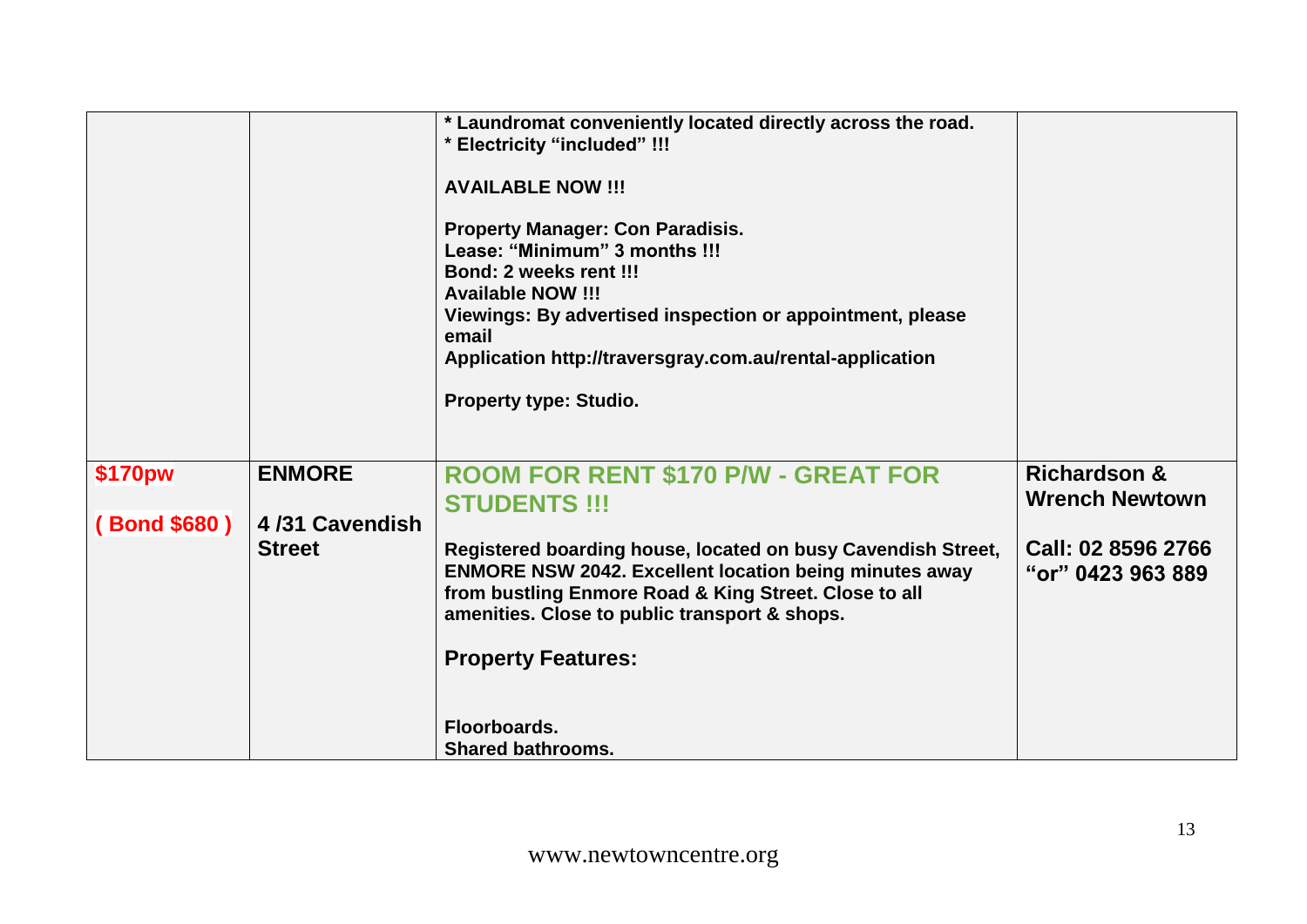|                                                           |                                     | <b>Shared laundry.</b><br><b>Shared backyard.</b><br>Inspect by appointment only. Contact Agent Jing Chen on:<br>0423 963 889 for more information !!!<br><b>Property type: Studio.</b>                                                                                                                                  |                                                                         |
|-----------------------------------------------------------|-------------------------------------|--------------------------------------------------------------------------------------------------------------------------------------------------------------------------------------------------------------------------------------------------------------------------------------------------------------------------|-------------------------------------------------------------------------|
| \$200pw<br>(Bond \$800)<br>(2 Units<br><b>Available</b> ) | <b>GLEBE</b><br>8/1 Toxteth<br>Road | <b>2 UNITS AVAILABLE !!!</b><br><b>INSPECTION TIMES: SATURDAY 18TH MAY</b><br>2019 @ 2:30PM-2:45PM !!!<br>"Light" and "bright" studio unit in a "quiet" house.<br>****HOME SWEET HOME****<br>"Separate" Kitchenette.<br><b>Polished Floors.</b><br><b>Shared bathroom.</b><br><b>Laundry facilities.</b><br>O/S Parking. | <b>Allan Dale Real</b><br><b>Estate Annandale</b><br>Call: 02 9560 5444 |
|                                                           |                                     | This sweet studio is in a very quiet terrace house. A "must" see<br>for the "quiet" person.<br><b>Property type: Studio.</b>                                                                                                                                                                                             |                                                                         |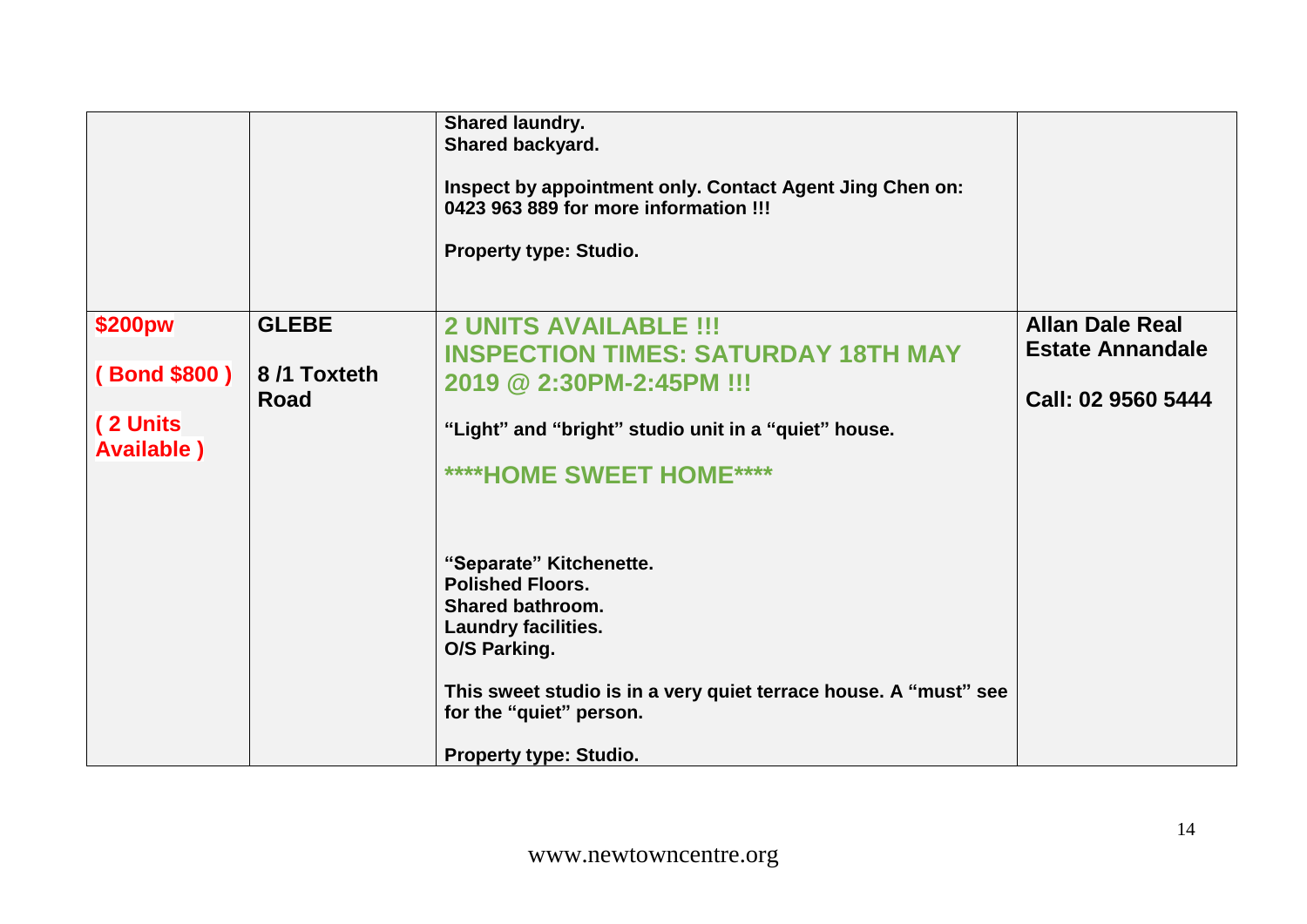| \$220pw            | <b>LEICHHARDT</b>           | "Cosy" Studio In "Convenient" Locale !!!                                                                                                                                                                                                                                                                                                                                                                                                                             | <b>Richardson &amp;</b><br><b>Wrench Leichhardt</b> |
|--------------------|-----------------------------|----------------------------------------------------------------------------------------------------------------------------------------------------------------------------------------------------------------------------------------------------------------------------------------------------------------------------------------------------------------------------------------------------------------------------------------------------------------------|-----------------------------------------------------|
| <b>Bond \$880)</b> | 4/70 Flood<br><b>Street</b> | <b>INSPECTION TIMES: SATURDAY 18TH MAY</b><br>2019 @ 11:40AM-12:00PM !!!                                                                                                                                                                                                                                                                                                                                                                                             | Call: 02 9569 6600                                  |
|                    |                             | Lifestyle:                                                                                                                                                                                                                                                                                                                                                                                                                                                           |                                                     |
|                    |                             | This boutique garden studio apartment is perfectly located<br>offering a superb opportunity to live in this highly sought after<br>location. Intimately located to the vibrant Marion Street<br>shopping centre and transport as well as Norton Street's cafes<br>and restaurants. This property is in close vicinity to schools,<br>parks and public transport. Well serviced by frequent bus<br>services into the city and the inner west<br><b>Accommodation:</b> |                                                     |
|                    |                             | This free-standing studio is located at the back of the block<br>offering a large and low maintenance living and bedroom area,<br>modern kitchen and bathroom and access to shared backyard.<br><b>Features:</b>                                                                                                                                                                                                                                                     |                                                     |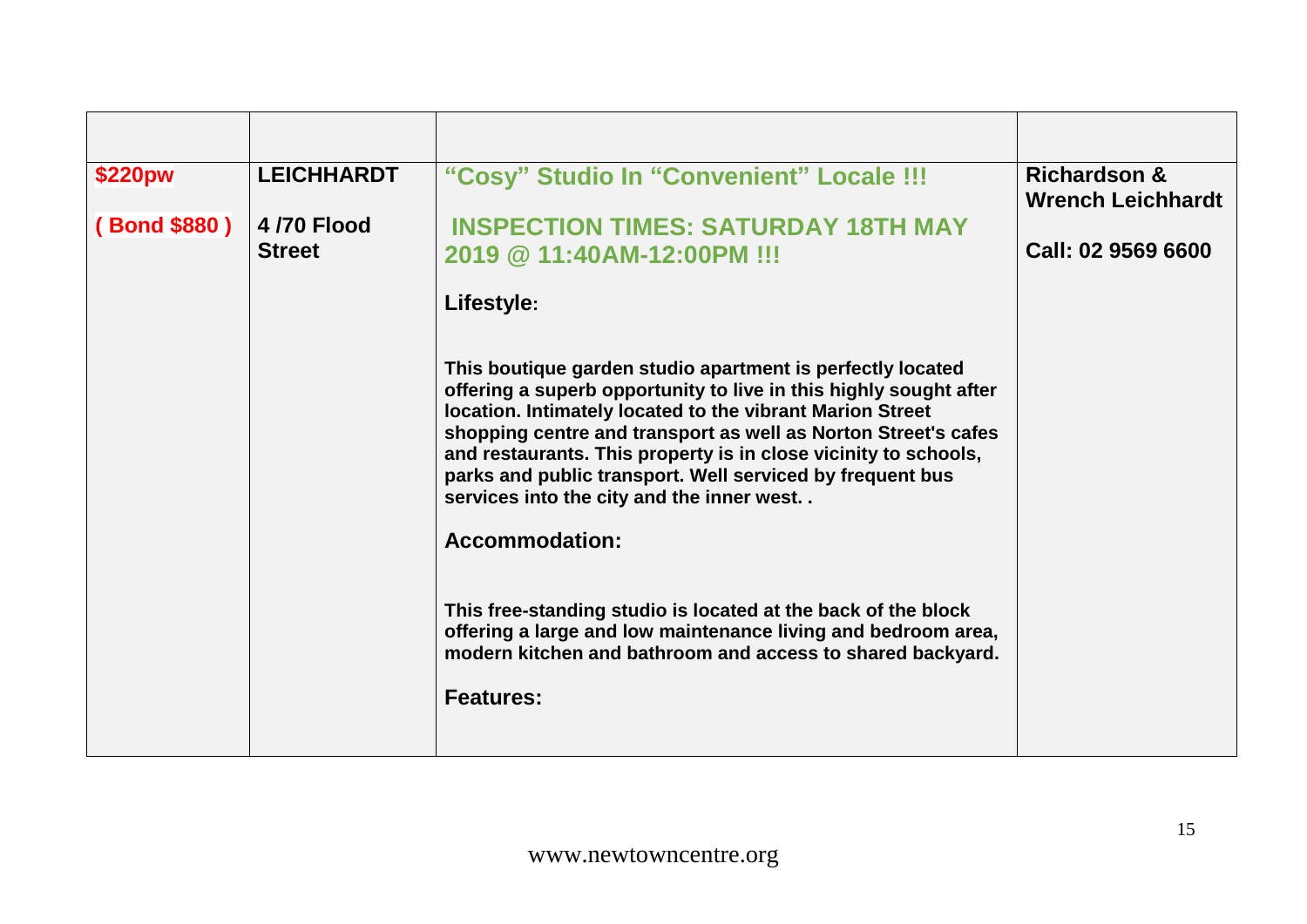| Low maintenance living area, modern kitchen and bathroom,          |  |
|--------------------------------------------------------------------|--|
| access to large shared backyard, close to all amenities and city   |  |
| transport.                                                         |  |
|                                                                    |  |
| <b>Facts:</b>                                                      |  |
|                                                                    |  |
|                                                                    |  |
|                                                                    |  |
| <b>Availability: NOW !!!</b>                                       |  |
| <b>Pets: On Application !!!</b>                                    |  |
| Lease Period: 6/12 Months.                                         |  |
| <b>Heating or Cooling: Nil.</b>                                    |  |
|                                                                    |  |
| LEICHHARDT / LILYFIELD SUBURB PROFILE:                             |  |
|                                                                    |  |
|                                                                    |  |
| • Distance from CBD is approx 5km                                  |  |
| .5 - 10 minute drive to CBD via City West Link                     |  |
| . Public transport is easily accessible via Light Rail and S.T.A   |  |
| <b>Buses</b>                                                       |  |
| . Norton St. Aka "Little Italy" is home to Sydney's finest Italian |  |
| restaurant, cafes and boutiques.                                   |  |
| . Enjoy the day shopping in The Italian Forum, Norton Street       |  |
| Plaza, and Leichhardt Market Place or take a wander down           |  |
| Parramatta Rd.                                                     |  |
| • St. Cloumbas and St. Fiacres are two local catholic schools      |  |
| with state represented by Leichhardt Primary and High School,      |  |
|                                                                    |  |
| also a short distance to Petersham Tafe, Sydney University,        |  |
| <b>UTS, and Ultimo Tafe.</b>                                       |  |
| . Sports, Fitness and Leisure can be enjoyed at the Tigers         |  |
| home ground, Leichhardt Oval, Leichhardt Aquatic Centre, the       |  |
| infamous 7km Bay Run or you can catch a movie at the Palace        |  |
| <b>Cinema's on Norton St.</b>                                      |  |
|                                                                    |  |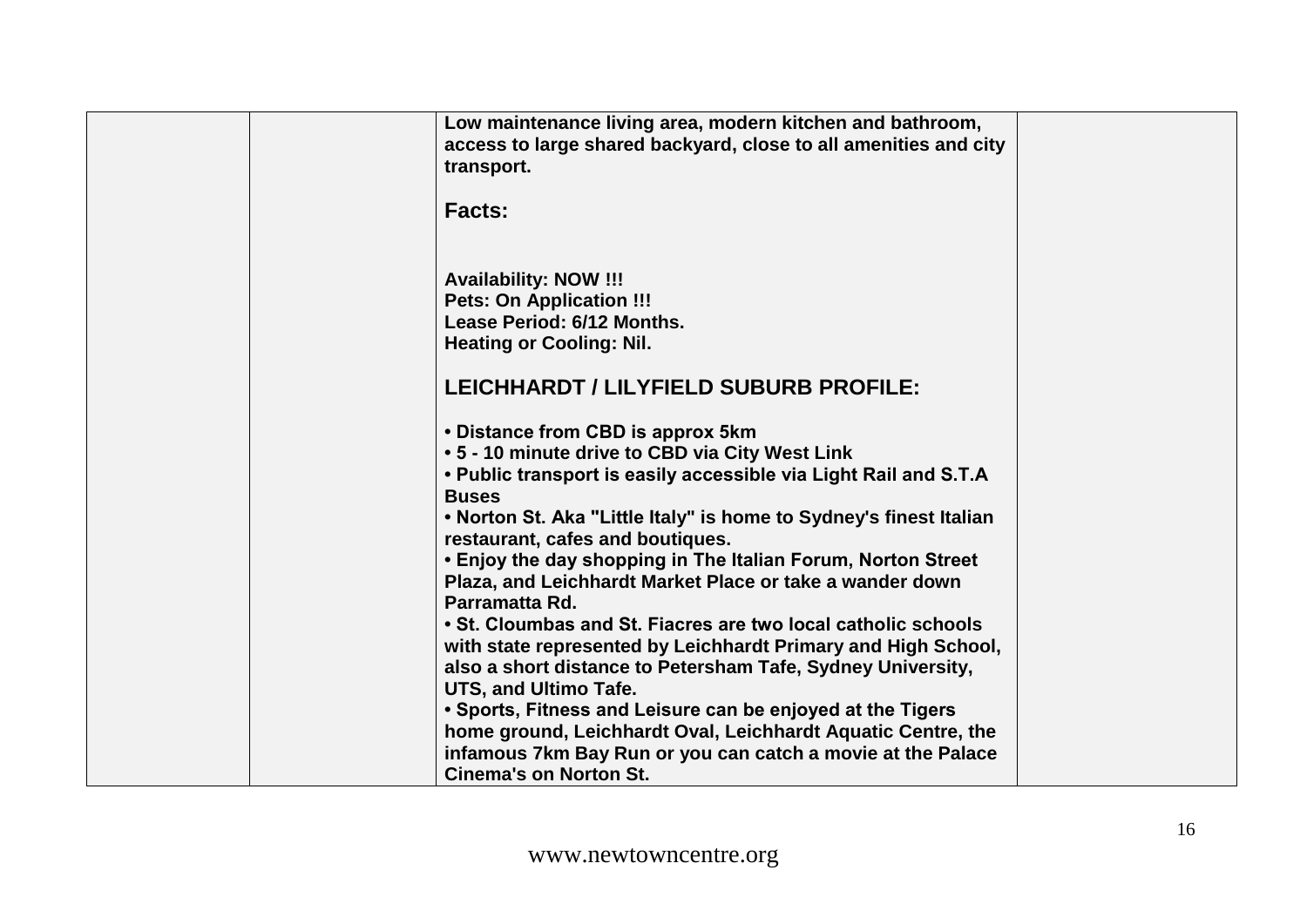|                                 |                   | • Leichhardt's Lifestyle is second to none with art, culture and<br>history incorporated in everyday living.                                                     |                                                                                                 |
|---------------------------------|-------------------|------------------------------------------------------------------------------------------------------------------------------------------------------------------|-------------------------------------------------------------------------------------------------|
|                                 |                   | <b>Property type: Studio.</b>                                                                                                                                    |                                                                                                 |
| \$220pw<br><b>(Bond \$1000)</b> | <b>LEICHHARDT</b> | "Brand New" Large one bedroom Apartment<br>For Lease !!!<br>"BRAND NEW" 1 BEDROOM APARTMENT !!!<br>Recently renovated property located only minutes walk to City | <b>1ST City</b><br>Minogue+ Doak<br><b>Woollahra</b><br>Call: 02 9305 7800<br>"or" 0450 647 015 |
|                                 |                   | bus stop, local shops.<br>Some features include:                                                                                                                 |                                                                                                 |
|                                 |                   | + Brand "new" throughout.<br>+ Kitchenette with stove-top.<br>+ Electricity is "included" !!!<br>+ High ceilings.<br>+ Air-Conditioning.                         |                                                                                                 |
|                                 |                   | For inspection times please phone 0450 647 015 !!!<br>1ST CITY Minogue + Doak: 02 9135 5315 !!!                                                                  |                                                                                                 |
|                                 |                   | Please copy & paste the below link to apply online:                                                                                                              |                                                                                                 |
|                                 |                   | https://t-app.com.au/1stcityw<br><b>Property type: Studio.</b>                                                                                                   |                                                                                                 |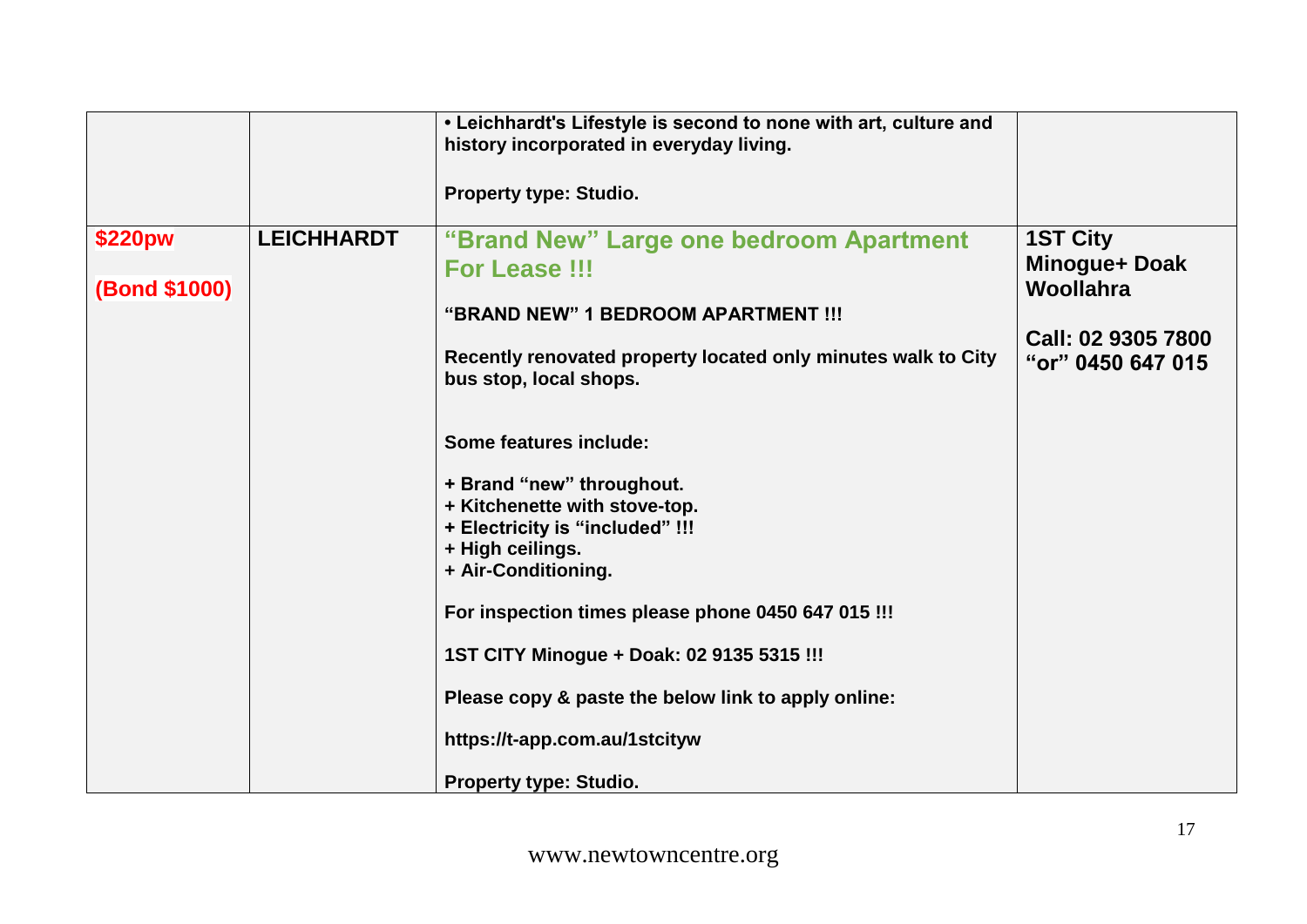| \$200pw            | <b>LEWISHAM</b><br>6 /4 Toothill | "Renovated" Room For Rent with "Air<br><b>Conditioner" !!!</b>                                                                                                                                                                                                                                                                                                                                                                                                                                                                                                                                                                                                                                                           | <b>Brough &amp; Taylor</b><br><b>Ashfield</b> |
|--------------------|----------------------------------|--------------------------------------------------------------------------------------------------------------------------------------------------------------------------------------------------------------------------------------------------------------------------------------------------------------------------------------------------------------------------------------------------------------------------------------------------------------------------------------------------------------------------------------------------------------------------------------------------------------------------------------------------------------------------------------------------------------------------|-----------------------------------------------|
| <b>Bond \$400)</b> | <b>Street</b>                    | Situated in a fully renovated boarding house. Boasting 2<br>bathrooms, 3 Toilets, high ceilings, blinds on all windows and<br>polished timber floorboards.<br>All rooms come with a ceiling fan, bed & mattress, bedside<br>table, wardrobe and a bar fridge.<br>"No" extra fees or charges !!!<br><b>Highlights:</b><br>2 "new" Bathrooms.<br>Air conditioner.<br>3 Toilets.<br>Large shared kitchen.<br>Polished timber floorboards.<br>Shared bathroom and laundry ("including" washing<br>machine/dryer).<br>Short Walk to Lewisham train station, bus stops & Light Rail.<br>Please register for inspections using the 'Book Inspection' or<br>'Contact Agent' buttons to be notified of any inspection<br>changes. | Call: 02 8753 2300                            |
|                    |                                  | <b>Property type: Studio.</b>                                                                                                                                                                                                                                                                                                                                                                                                                                                                                                                                                                                                                                                                                            |                                               |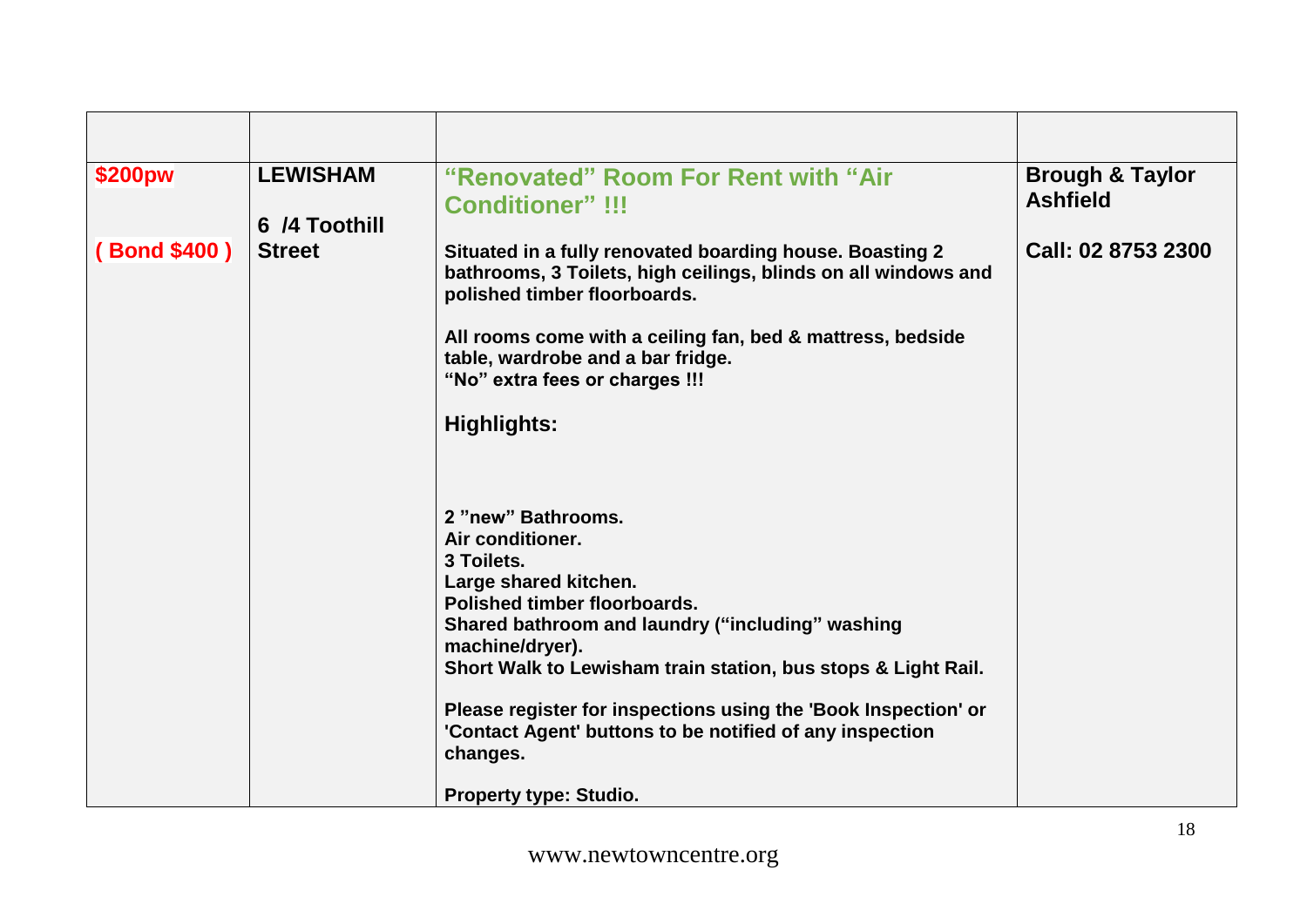| <b>\$230pw</b>    | <b>LEWISHAM</b>                  | "SELF-CONTAINED" STUDIO APARTMENT !!!                                                                                                                                                                                                                                    | <b>Raine &amp; Horne</b><br><b>Leichhardt</b> |
|-------------------|----------------------------------|--------------------------------------------------------------------------------------------------------------------------------------------------------------------------------------------------------------------------------------------------------------------------|-----------------------------------------------|
| (Bond \$920)      | 11/11-13 Hunter<br><b>Street</b> | In a quiet tree-lined street is this "cosy" self-contained studio<br>with a kitchen in a lovely terrace with a "huge" backyard (share<br>bathroom). Close to Lewisham cafes, shops, rail and short<br>stroll to Petersham shops.<br>Rent "includes" water !!!            | Call: 02 9568 2600                            |
| From \$250pw      | <b>MARRICKVILLE</b>              | The "affordable" living !!!                                                                                                                                                                                                                                              | <b>Raine &amp; Horne</b>                      |
| <b>(Bond From</b> | <b>117 Livingstone</b>           | <b>INSPECTION TIMES: WEDNESDAY 15TH MAY</b><br>2019 @ 11:05AM-11:25AM !!!                                                                                                                                                                                                | <b>Newtown</b>                                |
| \$1000)           | Road                             |                                                                                                                                                                                                                                                                          | Call: 02 8596 3555                            |
|                   |                                  | Well-presented and maintained, clean and tidy, fully licensed<br>and secure building.                                                                                                                                                                                    |                                               |
|                   |                                  | Available are a selection of single and double rooms. Each<br>room is private/secure and furnished. All utilities are included<br>in the rent. Multiple shared living areas as well as share<br>kitchen, bathroom, laundry with great common lounge and<br>outdoor area. |                                               |
|                   |                                  | ** Looking for a live onsite caretaker. Rent for services<br>rendered agreement negotiable.                                                                                                                                                                              |                                               |
|                   |                                  | The property:                                                                                                                                                                                                                                                            |                                               |
|                   |                                  | Secure building throughout.                                                                                                                                                                                                                                              |                                               |
|                   |                                  | Single and double rooms available !!!                                                                                                                                                                                                                                    |                                               |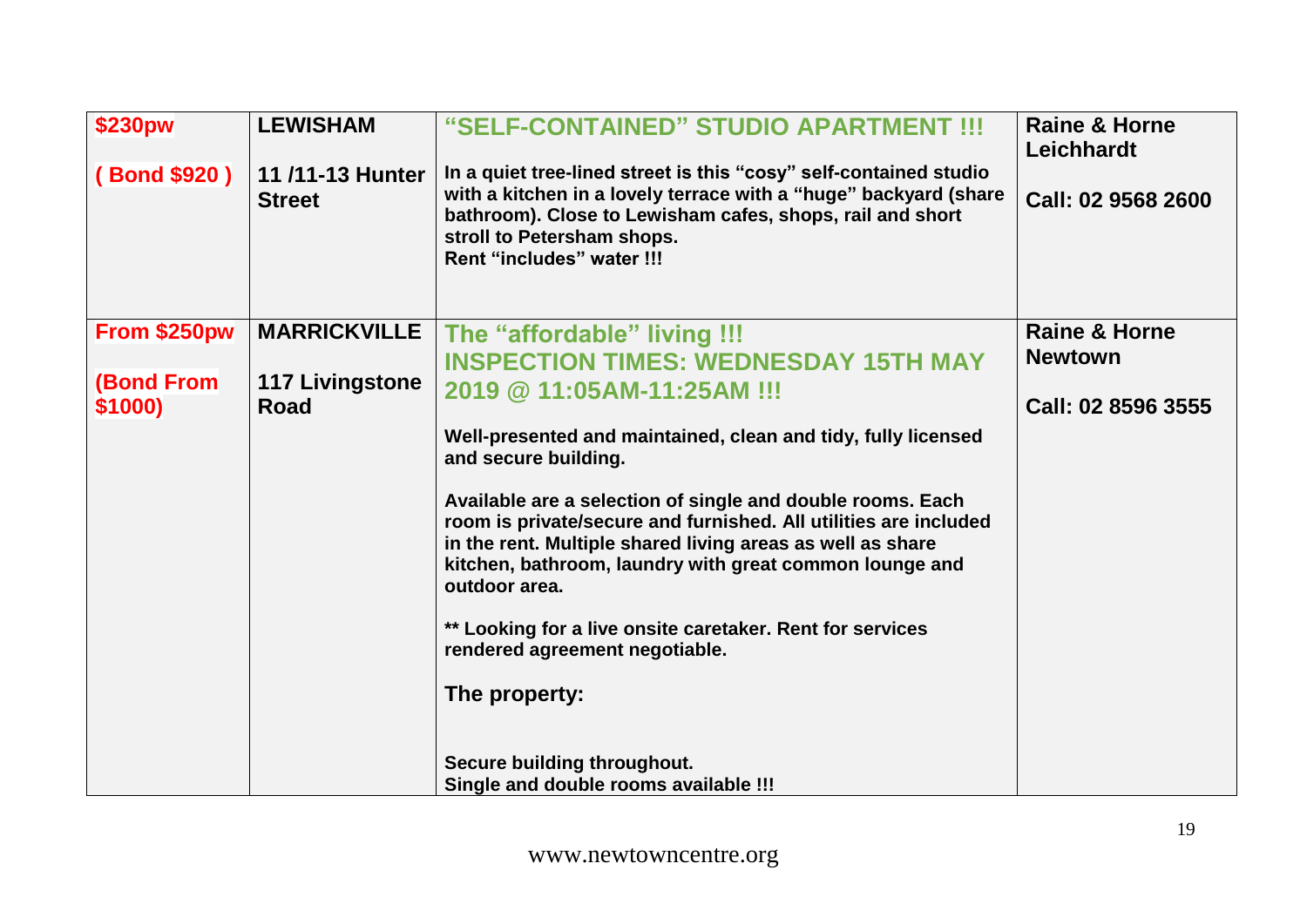|  | Large open plan dining area.<br><b>Spacious shared kitchen.</b><br>"Multiple" living areas.<br><b>Shared external laundry facilities.</b><br><b>Shared bathrooms.</b><br>Spacious rear yard.<br>Close to shops and transport to Sydney University and UNSW.<br>The details:                                                                       |  |
|--|---------------------------------------------------------------------------------------------------------------------------------------------------------------------------------------------------------------------------------------------------------------------------------------------------------------------------------------------------|--|
|  | <b>Available NOW !!!</b><br>Short, medium and long term occupancy available !!!<br>The neighbourhood:                                                                                                                                                                                                                                             |  |
|  | Multi-layered and diverse, Marrickville is a melting pot of<br>cultures with an all-embracing attitude. It's a foodie hangout,<br>has a vibrant music and art scene, and enviable infrastructure<br>that keeps locals well connected. It's no wonder everyone is<br>trying to nab their piece of Marrickville. (Source-Sitchu)<br>The inspection: |  |
|  | Note: To book a time to inspect, simply click on 'Email Agent'<br>on the Domain Website to arrange. By registering, you will be<br>instantly informed of any updates, changes or cancellations for<br>your appointment !!!                                                                                                                        |  |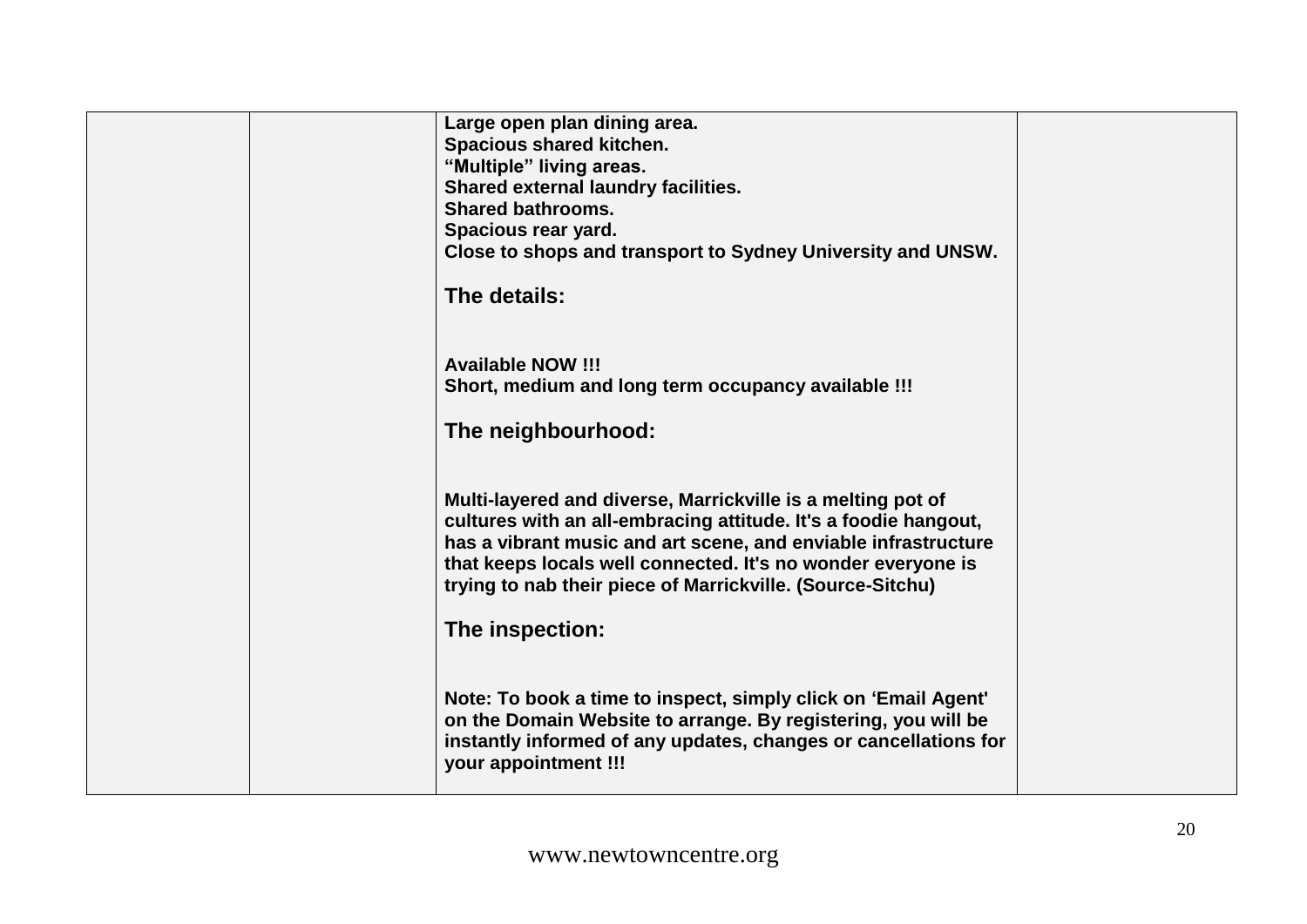|                      |                     | Call: 02 8956 3555 !!!                                                                               |                          |
|----------------------|---------------------|------------------------------------------------------------------------------------------------------|--------------------------|
|                      |                     | <b>Raine &amp; Horne Newtown</b><br>Rhnewtown.com.au   02 8596 3555<br><b>Property type: Studio.</b> |                          |
| From \$250pw         | <b>MARRICKVILLE</b> | "STUDIO" FROM \$250 PW !!!                                                                           | <b>Raine &amp; Horne</b> |
|                      |                     |                                                                                                      | <b>Petersham</b>         |
| <b>(Bond \$1000)</b> | 26 Enfield          |                                                                                                      |                          |
|                      | <b>Street</b>       | Freshly renovated and refurbished studio in large terrace                                            | Call: 02 9568 5111       |
|                      |                     | house.<br>The studio has been freshly painted, polished timber floors,                               |                          |
|                      |                     | light and bright, great location minutes walk to parks, transport                                    |                          |
|                      |                     | and shops. All rooms with Kitchenette and shared bathroom.                                           |                          |
|                      |                     | <b>Details:</b>                                                                                      |                          |
|                      |                     | <b>Available Now !!!</b>                                                                             |                          |
|                      |                     | "NO" pets !!!                                                                                        |                          |
|                      |                     | <b>Tathiana Camargo</b>                                                                              |                          |
|                      |                     | 9568 5111   raineandhorne.com.au/petersham<br>tathiana@rhpetersham.com.au                            |                          |
|                      |                     |                                                                                                      |                          |
|                      |                     | Features:                                                                                            |                          |
|                      |                     | <b>Built-In Wardrobes.</b><br><b>Close to Schools.</b>                                               |                          |
|                      |                     | <b>Close to Shops.</b>                                                                               |                          |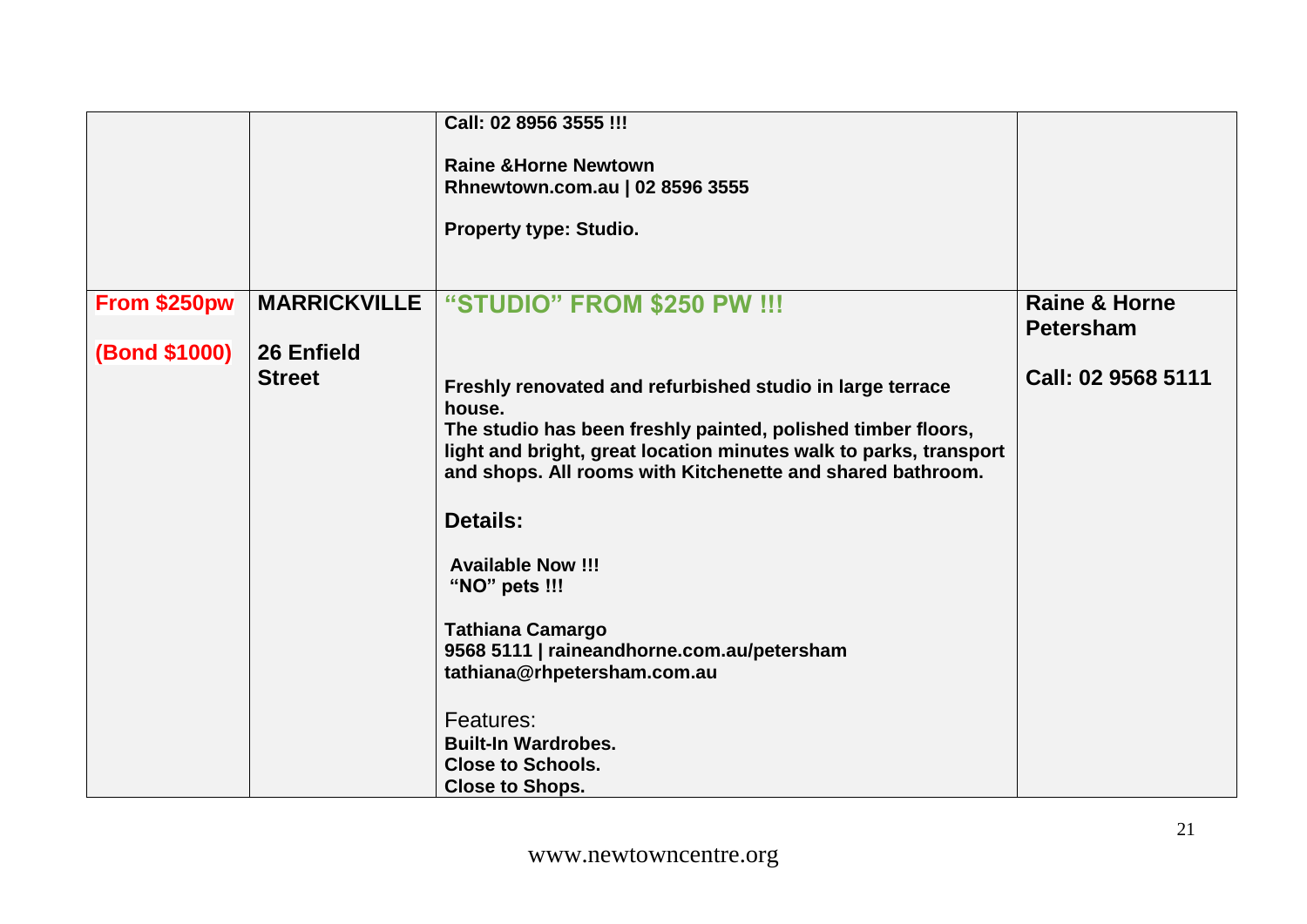|                                                                    |                                                                | <b>Close to Transport.</b>                                                                                                                                                                                                                                                                                                                                                                                                                                                                                                                                                                                                                                                                                                           |                                                  |
|--------------------------------------------------------------------|----------------------------------------------------------------|--------------------------------------------------------------------------------------------------------------------------------------------------------------------------------------------------------------------------------------------------------------------------------------------------------------------------------------------------------------------------------------------------------------------------------------------------------------------------------------------------------------------------------------------------------------------------------------------------------------------------------------------------------------------------------------------------------------------------------------|--------------------------------------------------|
|                                                                    |                                                                | <b>Property type: Studio.</b>                                                                                                                                                                                                                                                                                                                                                                                                                                                                                                                                                                                                                                                                                                        |                                                  |
| \$210pw                                                            | <b>MARRICKVILLE</b>                                            | "LARGE FURNISHED" ROOM FOR RENT !!!                                                                                                                                                                                                                                                                                                                                                                                                                                                                                                                                                                                                                                                                                                  | <b>Richardson &amp;</b><br><b>Wrench Newtown</b> |
| (Bond \$420)                                                       | <b>15A Livingstone</b><br><b>Road</b>                          | Security Room for rent in Marrickville "partly" furnished, Bed,<br>wardrobe, and mini-bar fridge, with large yard. Modern shared<br>bathroom facilities and a spacious kitchen with 4 burner Gas<br>Stove-Top and Oven. "All bills" included in rent, (water rates,<br>electricity rates, gas rates and council rates. Casual Care taker<br>on site, responsible for servicing the council bins and cleaning<br>of bathrooms and common areas. Communal Laundry and<br>Washing Machine available, \$2 per wash. Friendly community<br>and close to all amenities. Just a short distance to Marrickville<br>and Dulwich Hill train station and bus stops close by.<br><b>View by appointment !!!</b><br><b>Property type: Studio.</b> | Call: 02 8596 2766                               |
| From \$170pw<br>- \$200pw                                          | <b>MARRICKVILLE</b>                                            | <b>Secure Semi-Furnished Studio rooms for rent</b>                                                                                                                                                                                                                                                                                                                                                                                                                                                                                                                                                                                                                                                                                   | <b>Richardson &amp;</b><br><b>Wrench Newtown</b> |
| <b>(Bond From</b><br>$$680-$800$<br>(5 Rooms<br><b>Available</b> ) | Rooms 5, 8, 10,<br>14 & 15 / 300<br>Livingstone<br><b>Road</b> | Security Room for rent in Marrickville partly furnished, Bed,<br>wardrobe, and mini bar fridge, with large yard. Modern shared<br>bathroom facilities and a spacious kitchen with 4 burner Gas<br>Stove Top and Oven. All bills included in rent, (water rates,<br>electricity rates, gas rates and council rates. Casual Care taker<br>on site, responsible for servicing the council bins and cleaning<br>of bathrooms and common areas. Communal Laundry and<br>Washing Machine available, \$2 a wash. Friendly community                                                                                                                                                                                                         | Call: 02 8596 2766                               |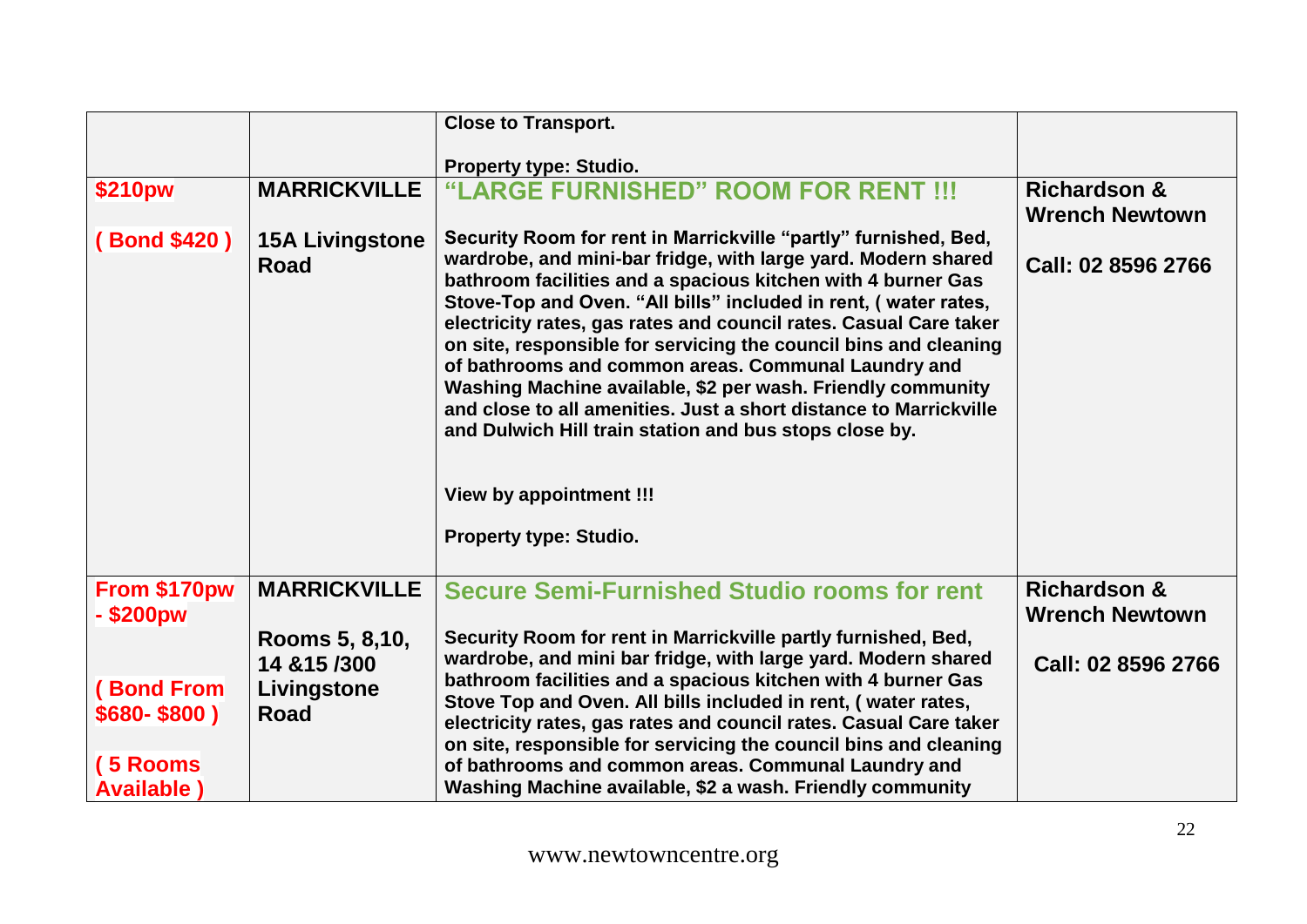| \$160pw<br>(Bond \$320) | <b>MARRICKVILLE</b><br><b>11/100 Wardell</b><br><b>Road</b> | and close to all amenities. Just a short distance to Marrickville<br>and Dulwich Hill train station and bus stops close by.<br><b>View by appointment !!!</b><br><b>Features:</b><br><b>Built-In Wardrobes.</b><br><b>Close to Schools.</b><br><b>Close to Shops.</b><br><b>Close to Transport.</b><br>Garden.<br><b>Polished Timber Floor.</b><br><b>Property type: Studio.</b><br><b>ROOM TO RENT !!!</b><br>Single room in a "neat" and "tidy" boarding house.<br>Shared bathroom and laundry facilities.<br>Close to local shops and buses.<br>Required: 2 weeks rent & 2 weeks bond !!! | <b>Raine &amp; Horne</b><br><b>Burwood</b><br>Call: 02 9745 1955 |
|-------------------------|-------------------------------------------------------------|----------------------------------------------------------------------------------------------------------------------------------------------------------------------------------------------------------------------------------------------------------------------------------------------------------------------------------------------------------------------------------------------------------------------------------------------------------------------------------------------------------------------------------------------------------------------------------------------|------------------------------------------------------------------|
|                         |                                                             | <b>Property type: Studio.</b>                                                                                                                                                                                                                                                                                                                                                                                                                                                                                                                                                                |                                                                  |
| <b>Room from</b>        | <b>PETERSHAM</b>                                            | "MODERN" BOARDING HOUSE                                                                                                                                                                                                                                                                                                                                                                                                                                                                                                                                                                      | <b>Raine &amp; Horne</b>                                         |
| \$220pw                 |                                                             | <b>ACCOMMODATION !!!</b>                                                                                                                                                                                                                                                                                                                                                                                                                                                                                                                                                                     | <b>Petersham</b>                                                 |
|                         | <b>70-72 New</b>                                            |                                                                                                                                                                                                                                                                                                                                                                                                                                                                                                                                                                                              |                                                                  |
| (Bond \$880)            | <b>Canterbury</b><br><b>Road</b>                            | Located in the heart of Petersham this well maintained terraces<br>have been fully renovated and come furnished. Close to public<br>transport, shops, schools park lands and many famous                                                                                                                                                                                                                                                                                                                                                                                                     | Call: 02 9568 5111                                               |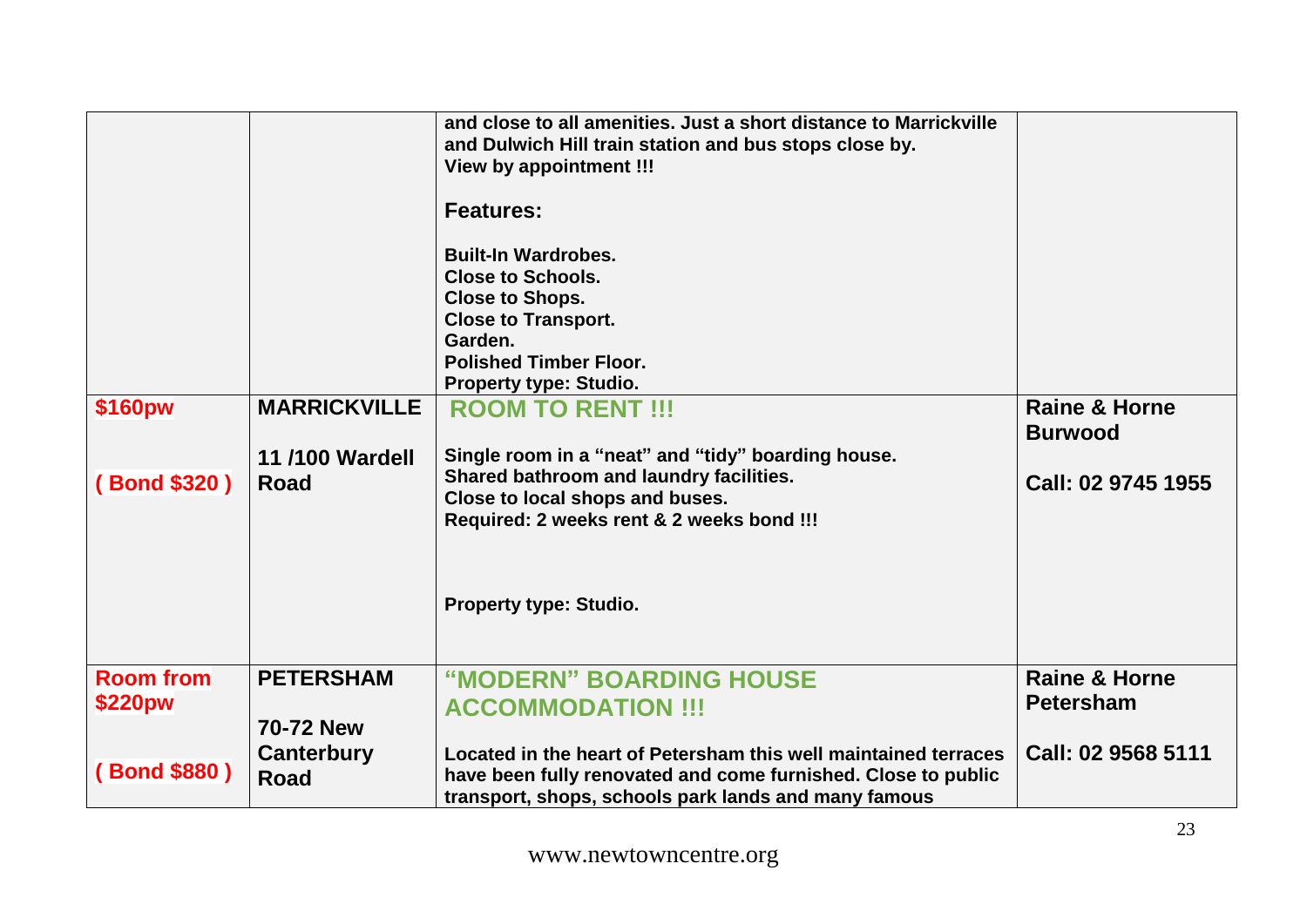|              |                  | Portuguese restaurants, the rooms come with built in robes, bar<br>fridge and single size bed. shared Bathrooms and kitchen<br>facilities. |                          |
|--------------|------------------|--------------------------------------------------------------------------------------------------------------------------------------------|--------------------------|
|              |                  | Enjoy these properties cosmopolitan Inner West location                                                                                    |                          |
|              |                  | without breaking the bank as all the bills are inclusive of the                                                                            |                          |
|              |                  | rental price.                                                                                                                              |                          |
|              |                  |                                                                                                                                            |                          |
|              |                  | <b>Details:</b>                                                                                                                            |                          |
|              |                  |                                                                                                                                            |                          |
|              |                  | o Available NOW !!!                                                                                                                        |                          |
|              |                  |                                                                                                                                            |                          |
|              |                  | o By appointment or at scheduled times.                                                                                                    |                          |
|              |                  |                                                                                                                                            |                          |
|              |                  | CallPedro de Matos on: 0404 888 667 !!!                                                                                                    |                          |
|              |                  | 9568 5111   rh.com.au/petersham                                                                                                            |                          |
|              |                  | Raine&Horne Petersham                                                                                                                      |                          |
|              |                  |                                                                                                                                            |                          |
|              |                  | <b>Property type: Studio.</b>                                                                                                              |                          |
|              |                  |                                                                                                                                            |                          |
|              |                  |                                                                                                                                            |                          |
| \$190pw      | <b>PETERSHAM</b> | <b>SHARED ACCOMMODATION !!!</b>                                                                                                            | <b>Raine &amp; Horne</b> |
|              |                  |                                                                                                                                            | <b>Petersham</b>         |
| (Bond \$760) | 97 Crystal       | Clean and private rooms with shared bathroom and kitchen                                                                                   |                          |
|              | <b>Street</b>    | from \$180pw "all" inclusive, just a short walk to Petersham                                                                               | Call: 02 9568 5111       |
|              |                  | shops and train station with buses at your door.                                                                                           |                          |
|              |                  |                                                                                                                                            |                          |
|              |                  | To arrange inspections please call the office on: 02 9568 5111                                                                             |                          |
|              |                  | !!!                                                                                                                                        |                          |
|              |                  | <b>Property type: House.</b>                                                                                                               |                          |
|              |                  |                                                                                                                                            |                          |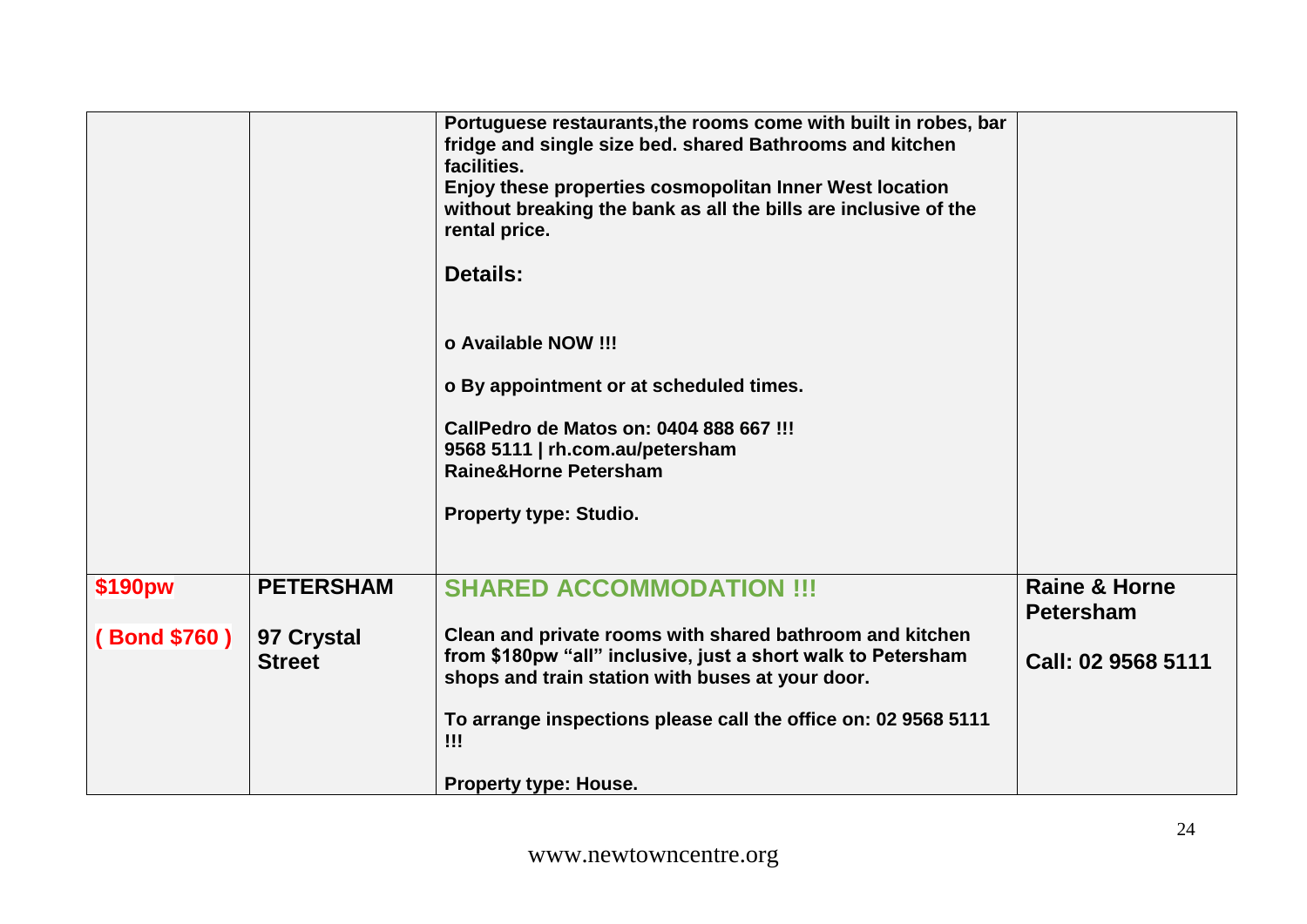| From \$250pw                    | <b>REDFERN</b>            | "Fully" furnished and "renovated" rooms to let<br>located in a character filled 4 level Victorian                                                                                                                                                                                                                                                                                                                                                                                                                                                                                                  | <b>D'Ettorre Real</b><br><b>Estate Woollahra</b> |
|---------------------------------|---------------------------|----------------------------------------------------------------------------------------------------------------------------------------------------------------------------------------------------------------------------------------------------------------------------------------------------------------------------------------------------------------------------------------------------------------------------------------------------------------------------------------------------------------------------------------------------------------------------------------------------|--------------------------------------------------|
| <b>(Bond \$1000)</b>            | Rooms A & C<br>/773 South | terrace !!!<br><b>INSPECTION TIMES: THURSDAY 16TH MAY</b>                                                                                                                                                                                                                                                                                                                                                                                                                                                                                                                                          | Call: 02 8354 0896                               |
| (2 Rooms)<br><b>Available</b> ) | <b>Dowling Street</b>     | 2019 @ 4:00PM-4:15PM !!! "AND ALSO"<br><b>SATURDAY 18TH MAY 2019 @ 9:15AM-9:30AM</b><br>w                                                                                                                                                                                                                                                                                                                                                                                                                                                                                                          |                                                  |
|                                 |                           | "Sunny" & "tranquil" "fully furnished" and renovated room to<br>let. Located in a Character filled 4 level Victorian terrace in<br>highly sought East Redfern precinct bordering Surry Hills.                                                                                                                                                                                                                                                                                                                                                                                                      |                                                  |
|                                 |                           | Featuring common kitchen and multiple modern bathrooms,<br>sunny rooftop garden area entertaining delightful district<br>views.                                                                                                                                                                                                                                                                                                                                                                                                                                                                    |                                                  |
|                                 |                           | This recently refurbished & newly redecorated boarding house<br>has been freshly painted with new carpets, queen size bed,<br>linen, TV and wardrobe. Well presented throughout offering<br>affordable accommodation in the inner-city, this terrace has<br>dual access via South Dowling St & with rear lane access via<br>Madison Lane. Shared laundry with coin-operated<br>washer/dryers, common kitchen storage, Delightful roof-top<br>entertaining area enjoying district views plus rear sunlit<br>courtyard, communal lounge and TV room, WIFI, water &<br>electricity "all" included !!! |                                                  |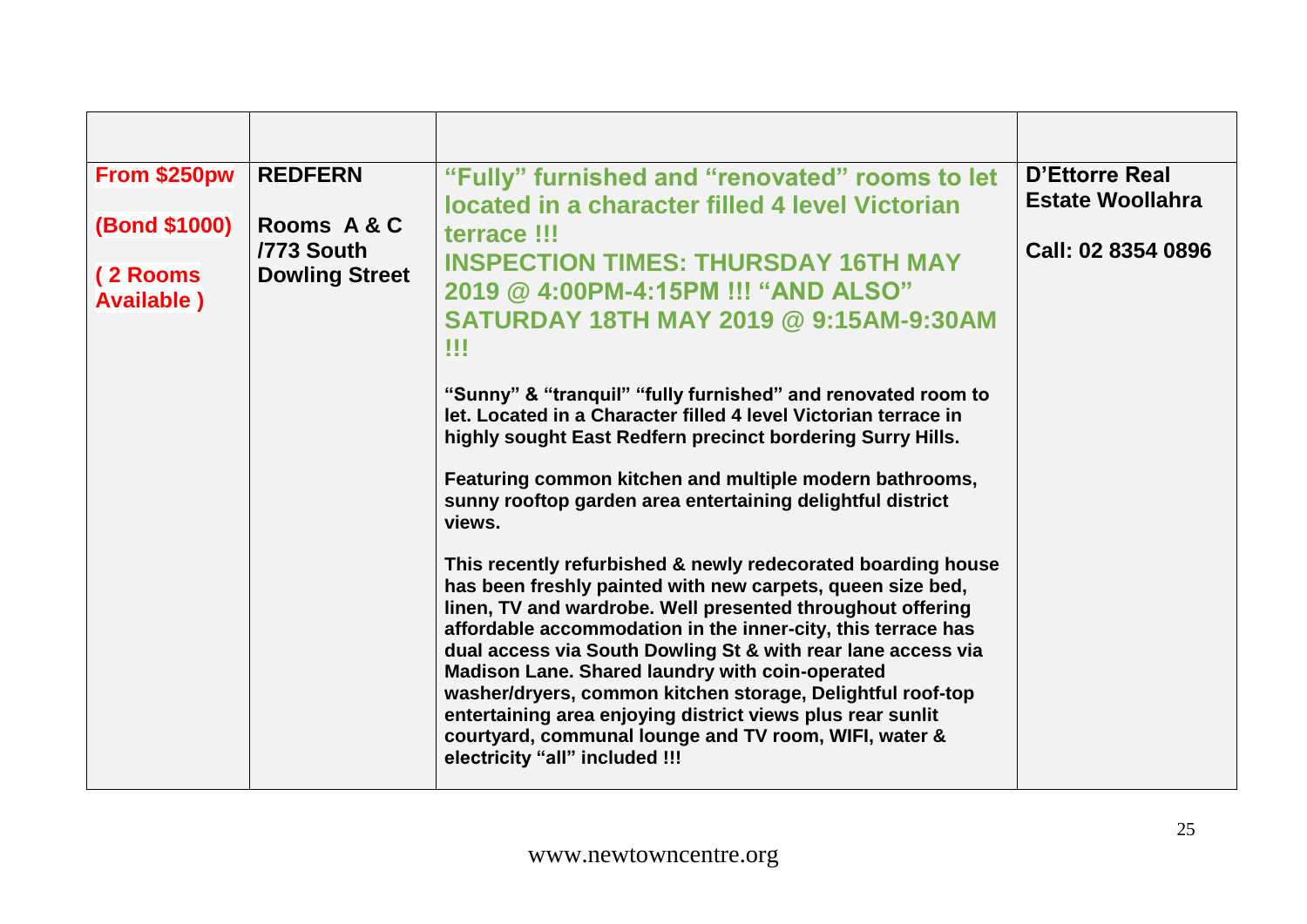|                         |                                                 | Stroll to Moore Park, Cleveland St, Surry Hills café, restaurants,<br>Supa Centa, transport all close by !!!<br><b>Rooms Available:</b><br>A - \$290 PW for 1 person available from 8th May 2019 !!!<br>C - \$250 PW for 1 person !!!<br>"Flexible" leases available and "strictly" "NO" pets !!!<br>Enjoy the fabulous lifestyle convenience of Redfern's café and<br>dining culture at your doorstep.<br><b>Property type: Studio.</b> |                                      |
|-------------------------|-------------------------------------------------|------------------------------------------------------------------------------------------------------------------------------------------------------------------------------------------------------------------------------------------------------------------------------------------------------------------------------------------------------------------------------------------------------------------------------------------|--------------------------------------|
| \$230pw<br>(Bond \$920) | <b>REDFERN</b><br>20/83 Regent<br><b>Street</b> | "Cozy" Comfortable Studio !!!<br><b>INSPECTION TIMES: SATURDAY 18TH MAY</b><br>2019 @ 11:30AM-11:40AM !!!<br>Safe, friendly atmosphere, in the building. Cozy comfortable                                                                                                                                                                                                                                                                | <b>Private</b><br>Call: 0411 380 312 |
|                         |                                                 | studio with its "own" bathroom and kitchen. Share laundry in<br>the common grounds. Public transport within an easy walk<br>distance, which enables easy access to all parts of Sydney and<br>Sydney CBD. The University of Sydney, UTS university &<br>Ultimo Tafe are within easy walking distance.<br>"Partly" furnished with a microwave and fridge.<br>Open Saturday @ 11:30am-11:40am !!!                                          |                                      |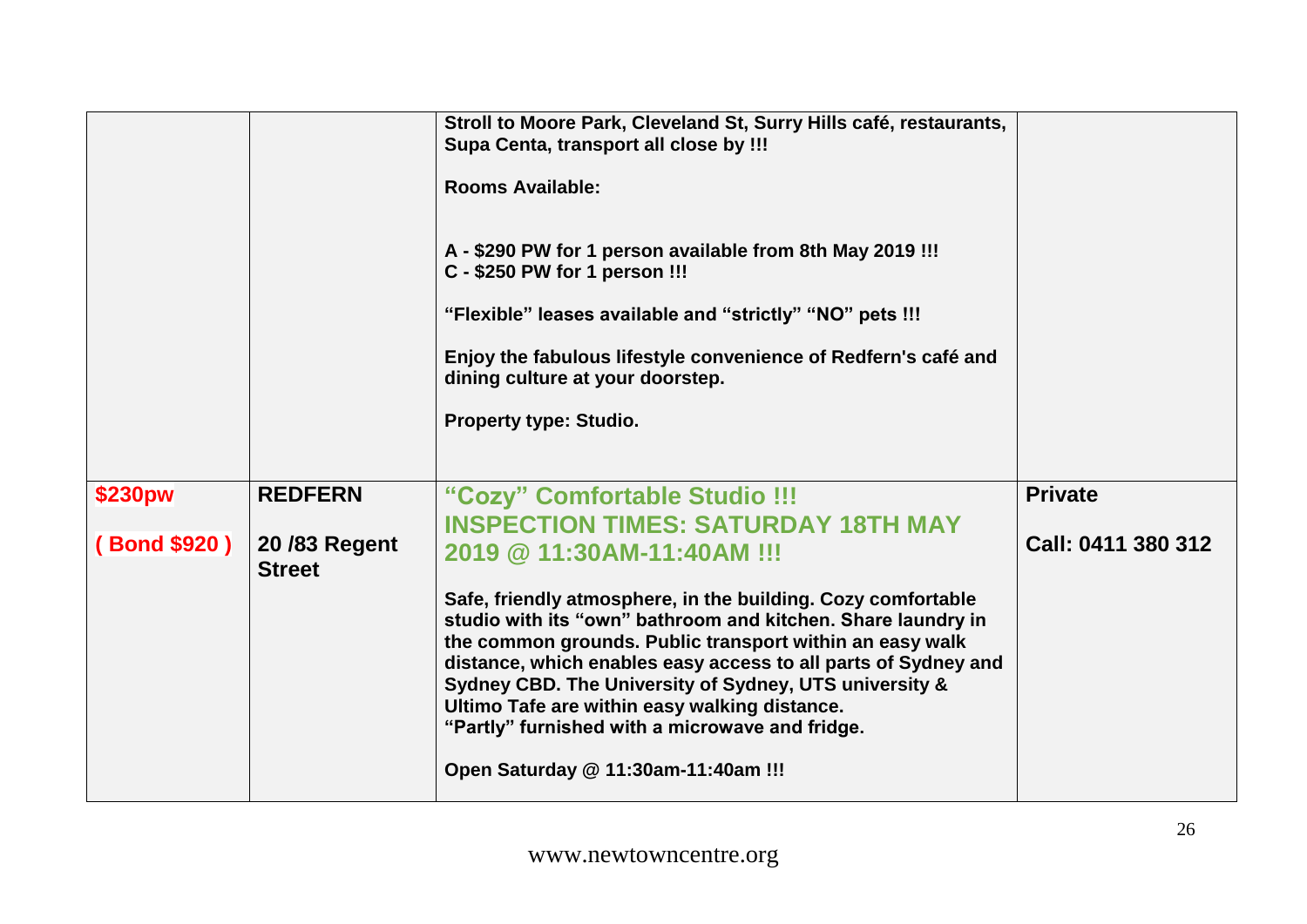|                                                                   |                                                                    | Call 0411 380 312 for more details and appointments !!!<br>Property type: Studio.                                                                                                                                                                                                                                                                                                                                                                                                                                                                                        |                                                                                 |
|-------------------------------------------------------------------|--------------------------------------------------------------------|--------------------------------------------------------------------------------------------------------------------------------------------------------------------------------------------------------------------------------------------------------------------------------------------------------------------------------------------------------------------------------------------------------------------------------------------------------------------------------------------------------------------------------------------------------------------------|---------------------------------------------------------------------------------|
| <b>\$240pw</b><br>(Bond \$960)                                    | <b>REDFERN</b><br>2/71 Great<br><b>Buckingham</b><br><b>Street</b> | "Spacious" "Furnished" studio room !!!<br>Spacious Furnished studio room, ready to go, mini-bar fridge<br>plus more; Shared kitchen with gas cook-top and two Shared<br>bathrooms. This room is only moments from Parks, Schools,<br>Shops, Cafes & Sydney CBD.                                                                                                                                                                                                                                                                                                          | <b>Ray White</b><br><b>Haberfield</b><br>Call: 02 9798 3777                     |
| \$220pw<br><b>Bond \$880)</b><br>(2 Studios<br><b>Available</b> ) | <b>ROZELLE</b><br>95 Evans Street                                  | From \$250 PW "Choice" Of "2" Studio<br><b>Apartments In Convenient Location !!!</b><br><b>INSPECTION TIMES: SATURDAY 18TH MAY</b><br>2019 @ 9:30AM-9:50AM !!!<br>Starting from \$250 per week are these 3 studio apartments<br>located only moments away from Balmain shopping strip,<br>trendy cafes & restaurants and easy public transport to the<br>City.<br><b>Features include:</b><br>- Cosy studio with natural lighting.<br>- Modern bathroom with large shower, "option" for<br>furnished/unfurnished.<br>- Rent "inclusive" of water & electricity bills !!! | <b>RomicMoore</b><br><b>Property</b><br><b>Double Bay</b><br>Call: 02 9362 1700 |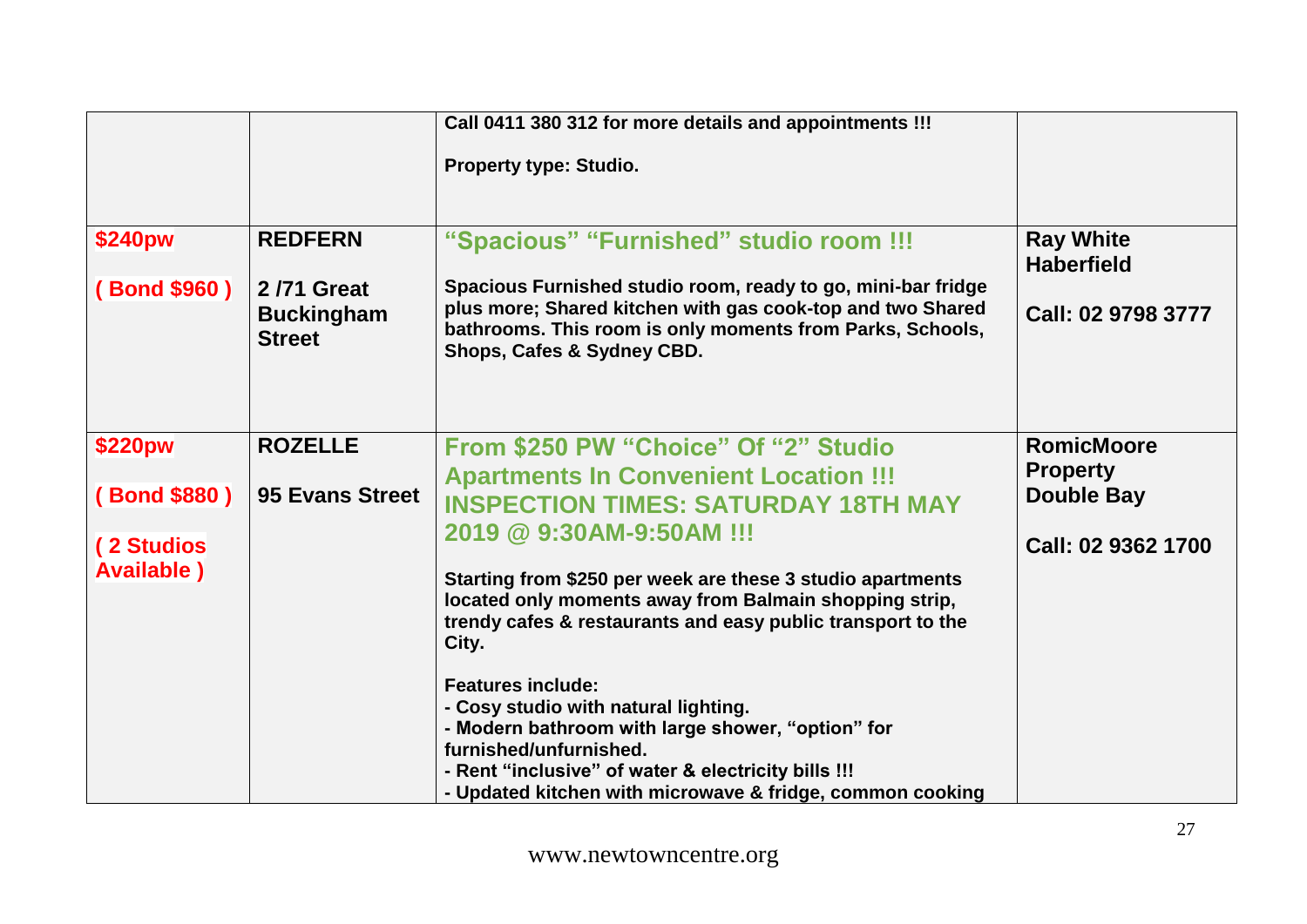|              |                       | facilities.<br>- Shared laundry with washer & dryer (coin-operated).<br>- Large common outdoor area.<br><b>Property type: Studio.</b>                                                  |                                              |
|--------------|-----------------------|----------------------------------------------------------------------------------------------------------------------------------------------------------------------------------------|----------------------------------------------|
| \$220pw      | <b>STANMORE</b>       | <b>Great student accommodation From \$220pw !!!</b>                                                                                                                                    | <b>Raine &amp; Horne</b><br><b>Petersham</b> |
| (Bond \$440) | <b>16 Holt Street</b> | Freshly renovated and refurbished rooms in a large boarding<br>house, furnished and with timber floors.<br>Conveniently located minutes walk to parks, public transport,<br>and shops. | Call: 02 9568 5111<br>"or" 0405 338 822      |
|              |                       | o rooms available FROM \$220pw !!!<br>o en-suite available for \$255pw !!!                                                                                                             |                                              |
|              |                       | o Kitchen and bathrooms shared with another resident.<br>o Wifi "and" bills included !!!                                                                                               |                                              |
|              |                       | <b>Details:</b><br>o Available NOW !!!<br>o "NO" pets !!!<br>o "Minimum" 3 months lease !!!                                                                                            |                                              |
|              |                       | Inspection:<br>• by appointment or at scheduled times !!!                                                                                                                              |                                              |
|              |                       | Alain Barrero - 0405 338 822 !!!<br>02 9568 5111   raineandhorne.com.au/petersham                                                                                                      |                                              |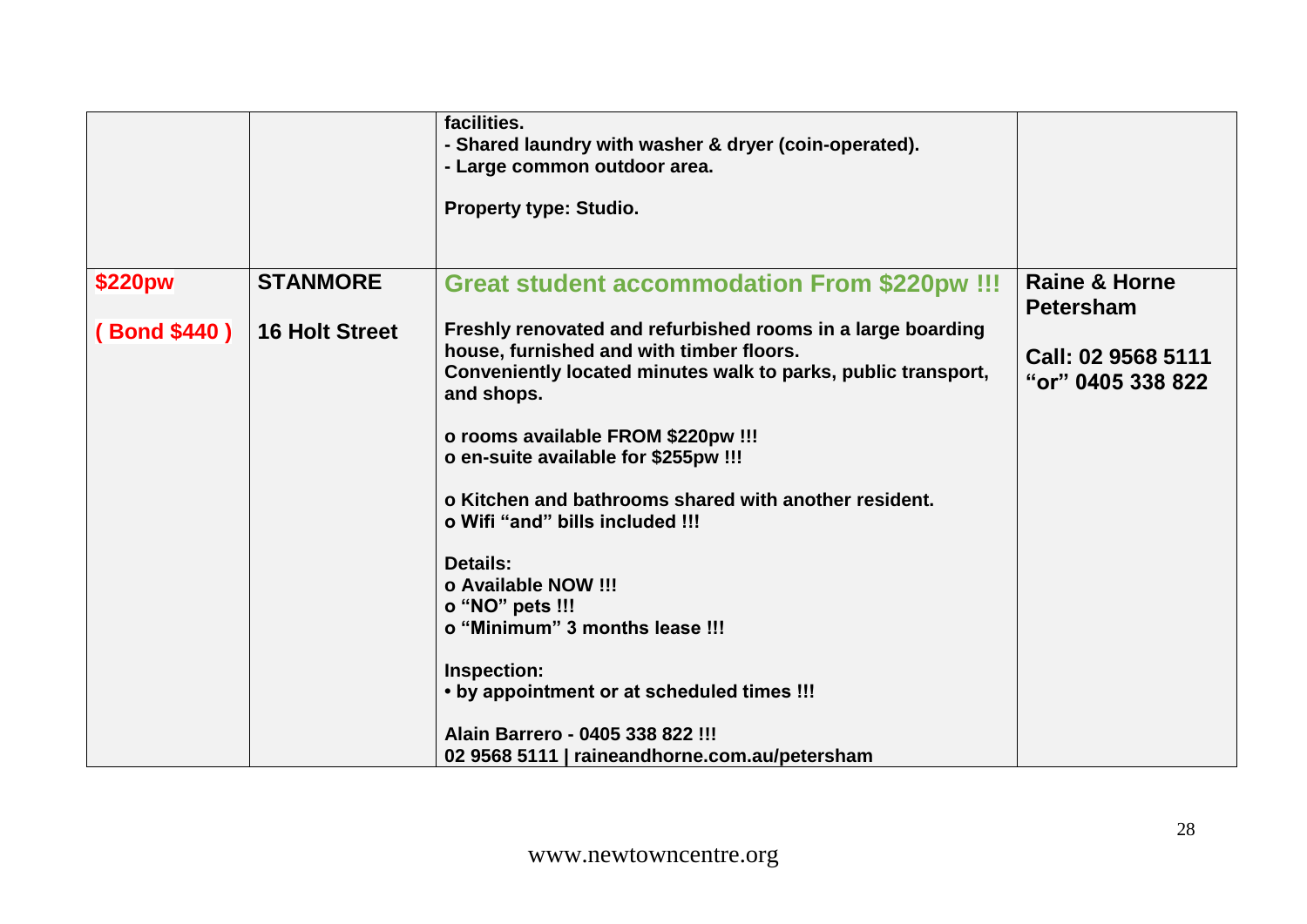|                      |                        | tathiana@rhpetersham.com.au                                                          |                                             |
|----------------------|------------------------|--------------------------------------------------------------------------------------|---------------------------------------------|
|                      |                        | Raine&Horne   Petersham                                                              |                                             |
|                      |                        |                                                                                      |                                             |
|                      |                        | Property type: House.                                                                |                                             |
|                      |                        |                                                                                      |                                             |
|                      |                        |                                                                                      |                                             |
| From \$250pw         | <b>STRATHFIELD</b>     | "FURNISHED" ROOMS TO RENT !!!                                                        | <b>Raine &amp; Horne</b><br><b>Ashfield</b> |
| <b>(Bond \$1000)</b> | 40 Noble               | Opposite Edwards Park, this large 6 bedroom house is offering                        |                                             |
|                      |                        | a "choice" of 4 "furnished" rooms to rent.                                           | Call: 02 9799 2999                          |
|                      | <b>Avenue</b>          |                                                                                      |                                             |
|                      |                        | * Room with 1 single bed and built-in wardrobe and study desk<br>at \$250pw !!!      |                                             |
|                      |                        | * Room for 2 with bunk beds, built-in wardrobe and desk with<br>chair at \$325pw !!! |                                             |
|                      |                        | * Room with Double bed, wardrobe, study table, book shelf at<br>\$300pw-\$400pw !!!  |                                             |
|                      |                        | * Shared kitchen, bathroom, laundry plus living and dining<br>areas                  |                                             |
|                      |                        | * Ideal for international/interstate students.                                       |                                             |
|                      |                        | * 6 "or" 12 months lease !!!                                                         |                                             |
|                      |                        | * 2mins. walk to High Street Community Library and city                              |                                             |
|                      |                        | buses.                                                                               |                                             |
|                      |                        | * "Short" drive to Australian Catholic University, Strathfield                       |                                             |
|                      |                        | <b>Plaza and Strathfield Station.</b>                                                |                                             |
|                      |                        |                                                                                      |                                             |
|                      |                        | <b>Property type: House.</b>                                                         |                                             |
|                      |                        |                                                                                      |                                             |
| \$250pw              | <b>SUMMER HILL</b>     | <b>Summer Hill "Guest House" !!!</b>                                                 | <b>LJ Hooker</b>                            |
|                      |                        | This guest house is minutes walk to Summer Hill train station,                       | <b>Burwood</b>                              |
| <b>Bond \$500)</b>   | <b>14 Gower Street</b> | it is close to all amenities. There is a shared kitchen and                          |                                             |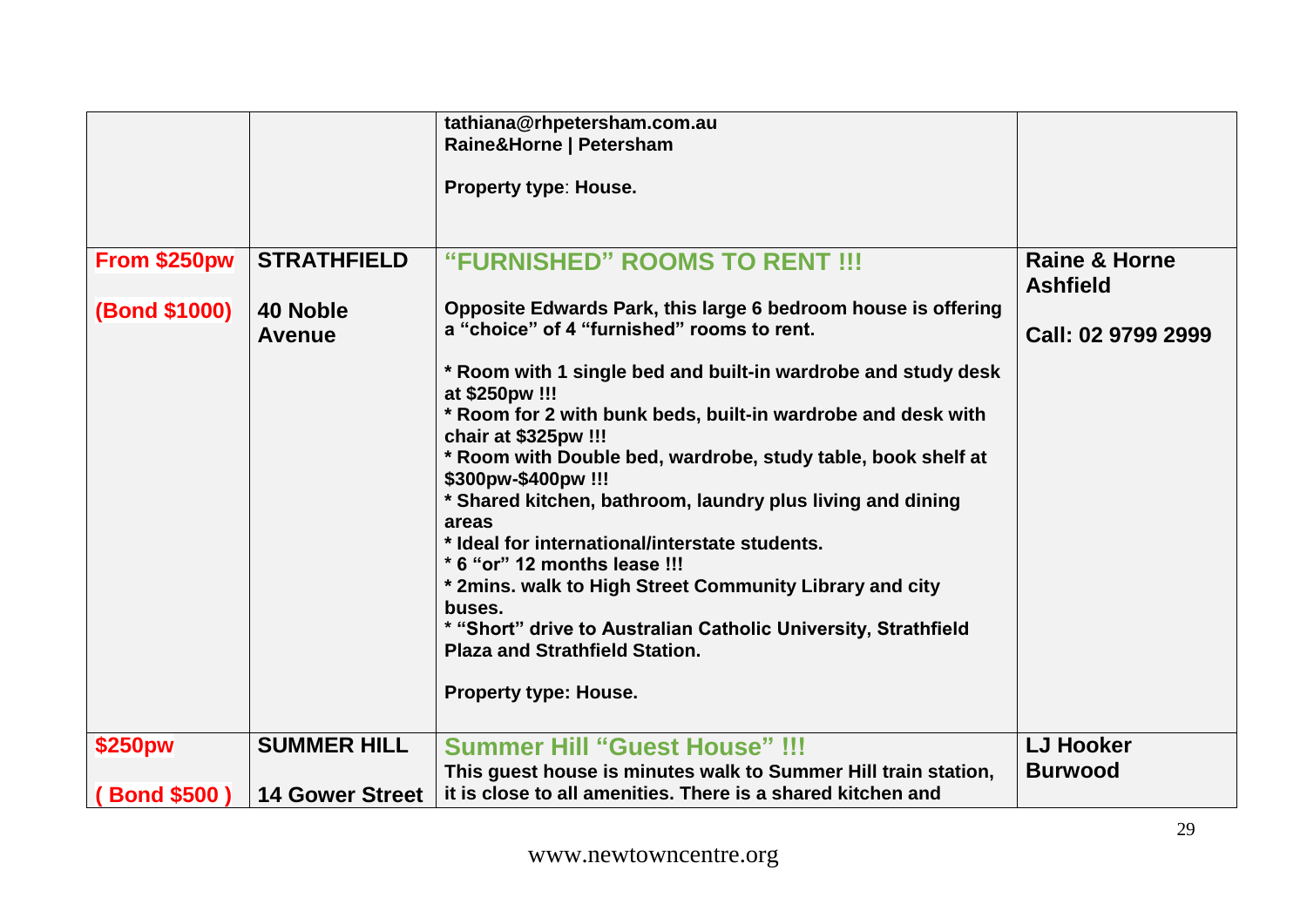|                                |                                                         | bathroom, rooms start from \$240.00 for small rooms prices<br>range between \$250.00 to \$270.00 for larger rooms.<br>"All' bills are included in this price !!!<br>"Minimum" stay is 3 months !!!<br>2 weeks rent paid in advance and 2 weeks rent as bond !!!<br>Call Pam for your inspection on: 0418 297 105 !!!<br>Property type: House. | Call: 02 9745 3999<br>"or" Pam on:<br>0418 297 105 |
|--------------------------------|---------------------------------------------------------|-----------------------------------------------------------------------------------------------------------------------------------------------------------------------------------------------------------------------------------------------------------------------------------------------------------------------------------------------|----------------------------------------------------|
| \$195pw                        | <b>SUMMER HILL</b>                                      | <b>Furnished Boarding Room !!!</b>                                                                                                                                                                                                                                                                                                            | <b>Raine &amp; Horne</b><br><b>Summer Hill</b>     |
| (Bond \$780)                   | 10/17 Drynan<br><b>Street</b>                           | Furnished boarding room (Timber floors). Shared kitchen,<br>laundry, bathroom.<br><b>Available NOW !!!</b><br>Parking: 0<br>Lease term: 6 "or" 12 months !!!<br>Pet(s): Any pet requests are subject to application only !!!<br>Application forms: Provided on-site at inspections only !!!<br><b>Property type: Studio.</b>                  | Call: 02 9799 6044                                 |
| \$180pw &<br>\$150pw           | <b>SUMMER HILL</b>                                      | <b>Boarding House Studio Rooms !!!</b>                                                                                                                                                                                                                                                                                                        | <b>Harris Tripp</b><br><b>Summer Hill</b>          |
| (Bond \$720)                   | Rooms 2, 4, 8 &<br><b>14/15 Sloane</b><br><b>Street</b> | Spacious studio on the second level of a grand Victorian house<br>within walking distance to Summer Hill village and station.                                                                                                                                                                                                                 | Call: 02 8752 4500                                 |
| (4 Rooms<br><b>Available</b> ) |                                                         | Highlights:                                                                                                                                                                                                                                                                                                                                   |                                                    |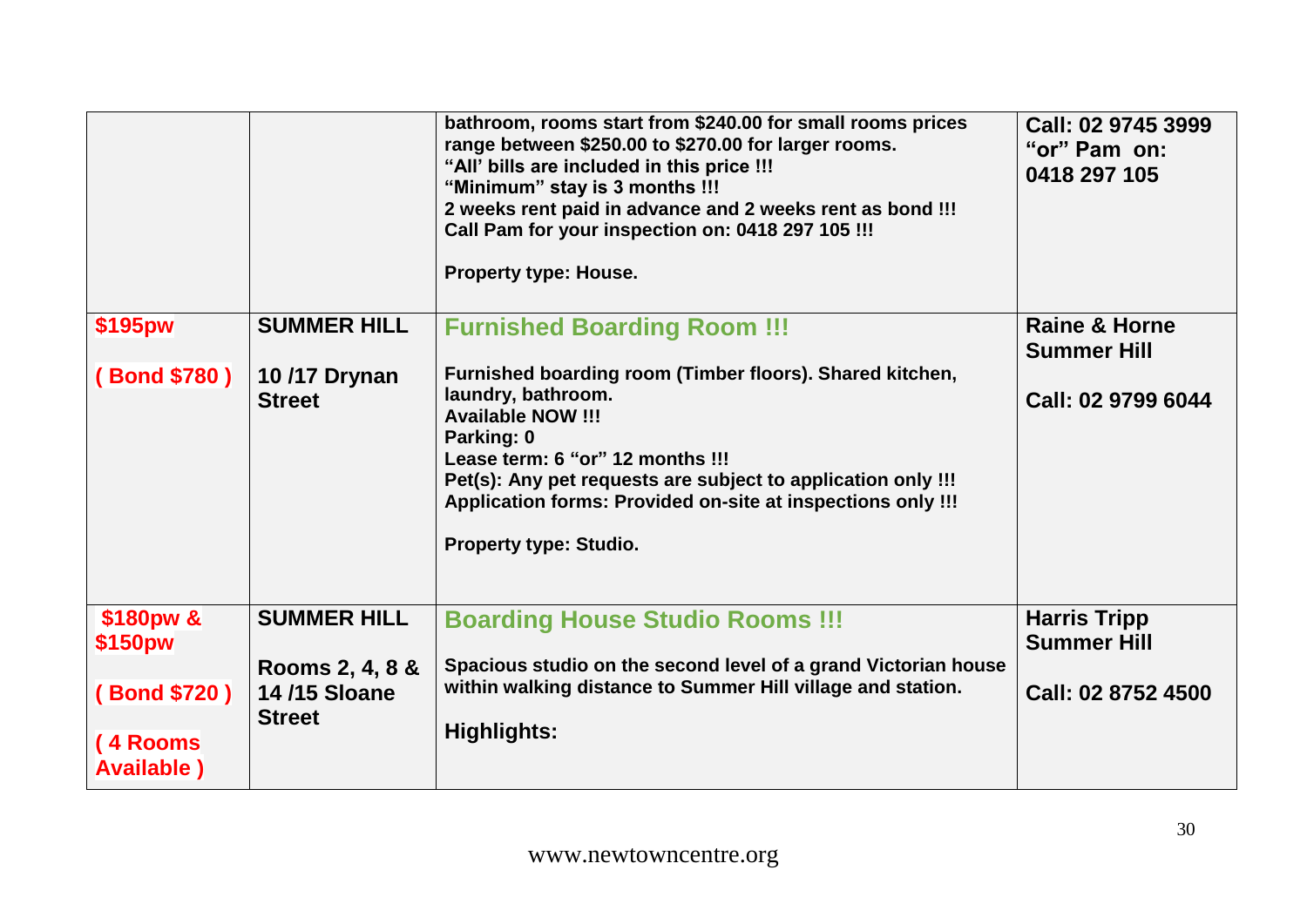|                               |                                              | Separate kitchen with gas cooking overlooking a leafy front<br>yard.<br>Large "unfurnished" studio space.<br>Freshly painted throughout.<br>Shared bathroom and laundry facilities.<br>Long lease available !!!<br>Please register for inspections via the 'book inspection' or<br>'email agent' buttons. Otherwise we are unable to notify you of<br>any inspection changes.<br>To find out more about this property or to arrange a private<br>inspection, please text or call David on:02 8752 4519 !!!<br>Please register for inspections via the 'book inspection' or<br>'email agent' buttons on the Domain Website. Otherwise we are<br>unable to notify you of any inspection changes.<br><b>Available: NOW !!!</b><br><b>Property type: Studio.</b> |                                                                                         |
|-------------------------------|----------------------------------------------|--------------------------------------------------------------------------------------------------------------------------------------------------------------------------------------------------------------------------------------------------------------------------------------------------------------------------------------------------------------------------------------------------------------------------------------------------------------------------------------------------------------------------------------------------------------------------------------------------------------------------------------------------------------------------------------------------------------------------------------------------------------|-----------------------------------------------------------------------------------------|
| \$210pw<br><b>Bond \$420)</b> | <b>SUMMER HILL</b><br>10/23 Prospect<br>Road | <b>Shared Accommodation !!!</b><br>Located in Summer Hill, moments from transport and shops.<br>Single bedroom available with wardrobe, single bed and bar<br>fridge.<br>Bathroom and kitchen shared with the other residents.                                                                                                                                                                                                                                                                                                                                                                                                                                                                                                                               | <b>Raine &amp; Horne</b><br><b>Petersham</b><br>Call: 02 9568 5111<br>"or" 0405 338 822 |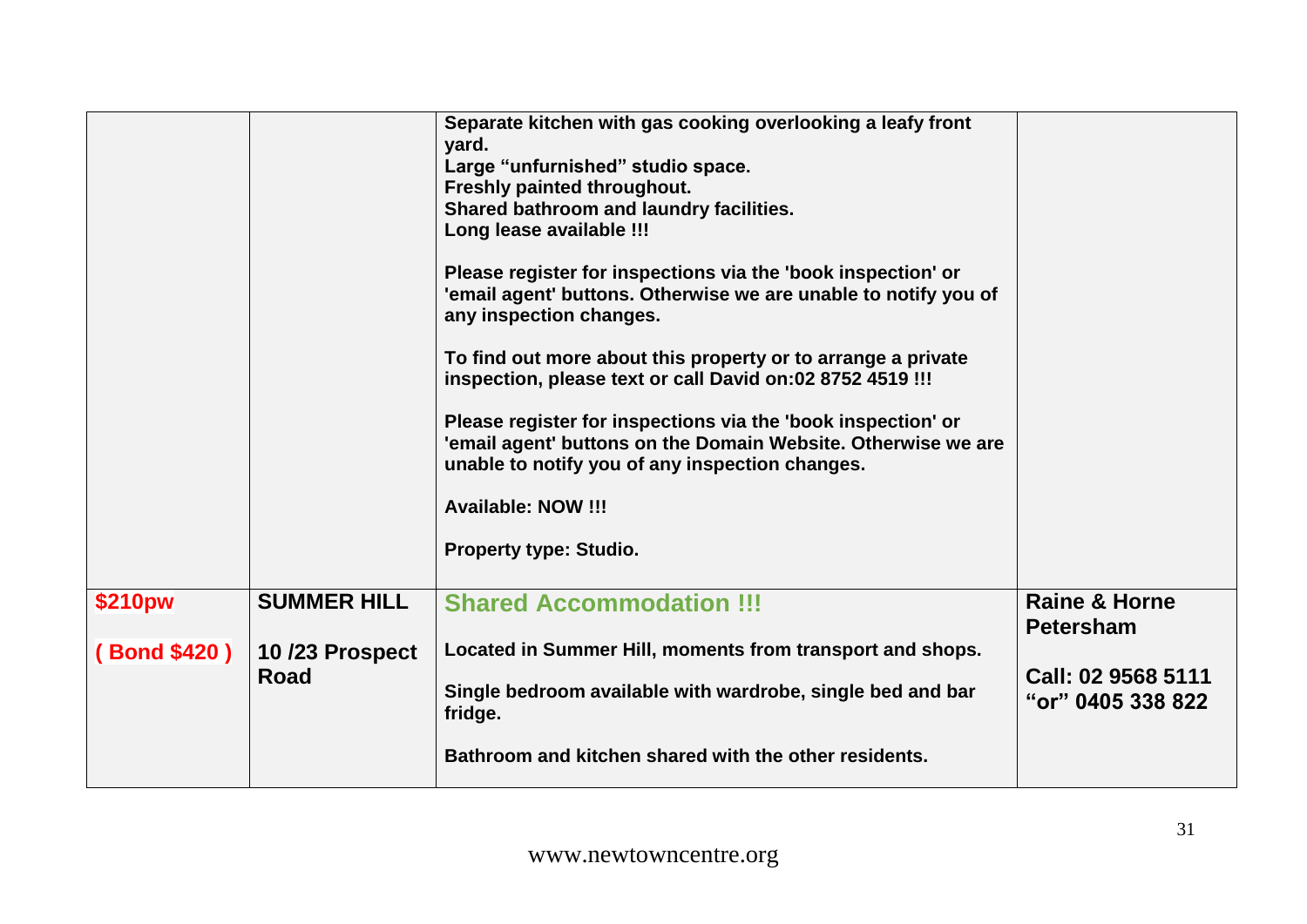|              |                               | Rent "includes" water & electricity.                                                                                                                                                                                        |                         |
|--------------|-------------------------------|-----------------------------------------------------------------------------------------------------------------------------------------------------------------------------------------------------------------------------|-------------------------|
|              |                               | "NO" internet provided !!!<br>Inspections by appointment. call Alain Barrero on: 0405 338<br>822 !!!<br>reception@rhpetersham.com.au<br>9568 5111   rh.com.au/petersham<br>Raine&Horne   Petersham<br>Property type: House. |                         |
| \$210pw      | <b>SUMMER HILL</b>            | <b>ROOM CLOSE TO TRANSPORT IN SUMMER</b>                                                                                                                                                                                    | <b>Zoom Real Estate</b> |
|              |                               | HILL !!!                                                                                                                                                                                                                    | <b>Burwood</b>          |
| (Bond \$840) | 11/21 Sloane<br><b>Street</b> | Only minutes from local shops, schools & parklands.                                                                                                                                                                         | Call: 02 9715 1188      |
|              |                               | <b>Property Features:</b>                                                                                                                                                                                                   |                         |
|              |                               | 2 minutes' walk to Summer Hill Train station.<br>5 minutes' walk to shops and cafes.<br>Freshly painted.<br>New timber floors.<br>"Fully furnished" with a fridge.<br><b>Property type: House.</b>                          |                         |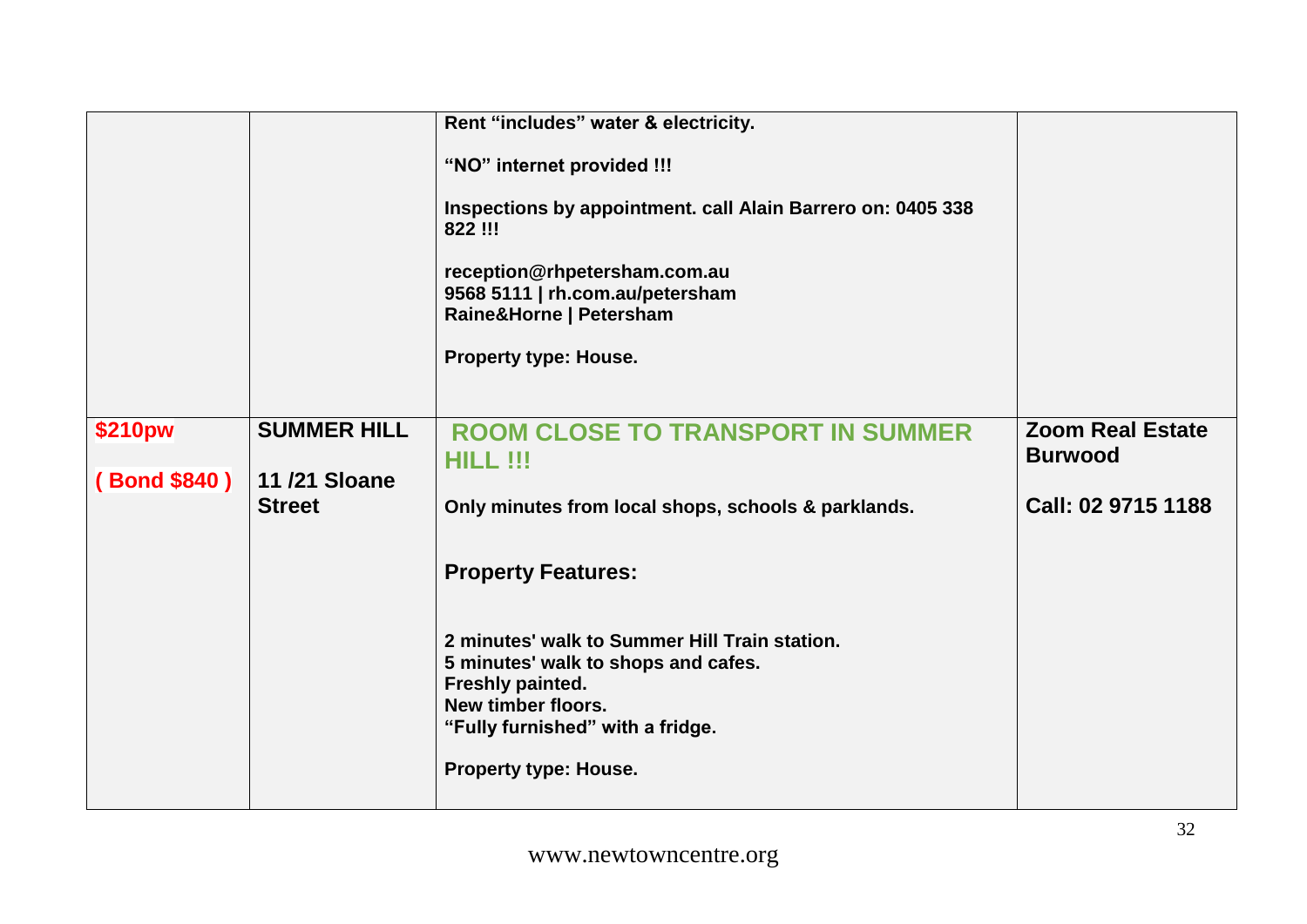| From \$250pw<br><b>(Bond \$1000)</b><br>(2 Rooms<br><b>Available</b> ) | <b>SURRY HILLS</b><br><b>Rooms 3 &amp; 5</b><br>/475 South<br><b>Dowling Street</b> | <b>Share accommodation "furnished" roomS</b><br>available !!!<br><b>INSPECTION TIMES: THURSDAY 16TH MAY</b><br>2019 @ 4:30PM-4:45PM !!! "AND ALSO"<br><b>SATURDAY 18TH MAY 2019 @ 11:30AM-</b><br>11:45AM !!!<br>"Fully" furnished, bright and airy room with double bed, built-in<br>wardrobe and TV. Shared bathroom, large communal, fully<br>equipped kitchen, laundry with dryer facilities, and large sunny<br>private outdoor courtyard area. Ideal for the solo client,<br>looking for self-catering accommodation.<br><b>Conveniently located to Central Station, Crown &amp; Oxford</b><br>Streets, Fox Studios, SCG & Sydney football Stadiums, buses<br>to Sydney's best beaches, Randwick Racecourse & Centennial<br>Park with buses at doorstep.<br>1 person "only" !!!<br>RoomNo.3-1person\$250pw!!!<br>Room No. 5- 1 person \$300 pw !!! (Available June 4th 2019!!!)<br>"All bills" included (Electricity, Wi-Fi, water) !!!<br>Inspect by appointment or as advertised !!!<br>Property type: Apartment / Unit / Flat. | <b>D'Ettorre Real</b><br><b>Estate Woollahra</b><br>Call: 02 8354 0896 |
|------------------------------------------------------------------------|-------------------------------------------------------------------------------------|-----------------------------------------------------------------------------------------------------------------------------------------------------------------------------------------------------------------------------------------------------------------------------------------------------------------------------------------------------------------------------------------------------------------------------------------------------------------------------------------------------------------------------------------------------------------------------------------------------------------------------------------------------------------------------------------------------------------------------------------------------------------------------------------------------------------------------------------------------------------------------------------------------------------------------------------------------------------------------------------------------------------------------------------|------------------------------------------------------------------------|
|------------------------------------------------------------------------|-------------------------------------------------------------------------------------|-----------------------------------------------------------------------------------------------------------------------------------------------------------------------------------------------------------------------------------------------------------------------------------------------------------------------------------------------------------------------------------------------------------------------------------------------------------------------------------------------------------------------------------------------------------------------------------------------------------------------------------------------------------------------------------------------------------------------------------------------------------------------------------------------------------------------------------------------------------------------------------------------------------------------------------------------------------------------------------------------------------------------------------------|------------------------------------------------------------------------|